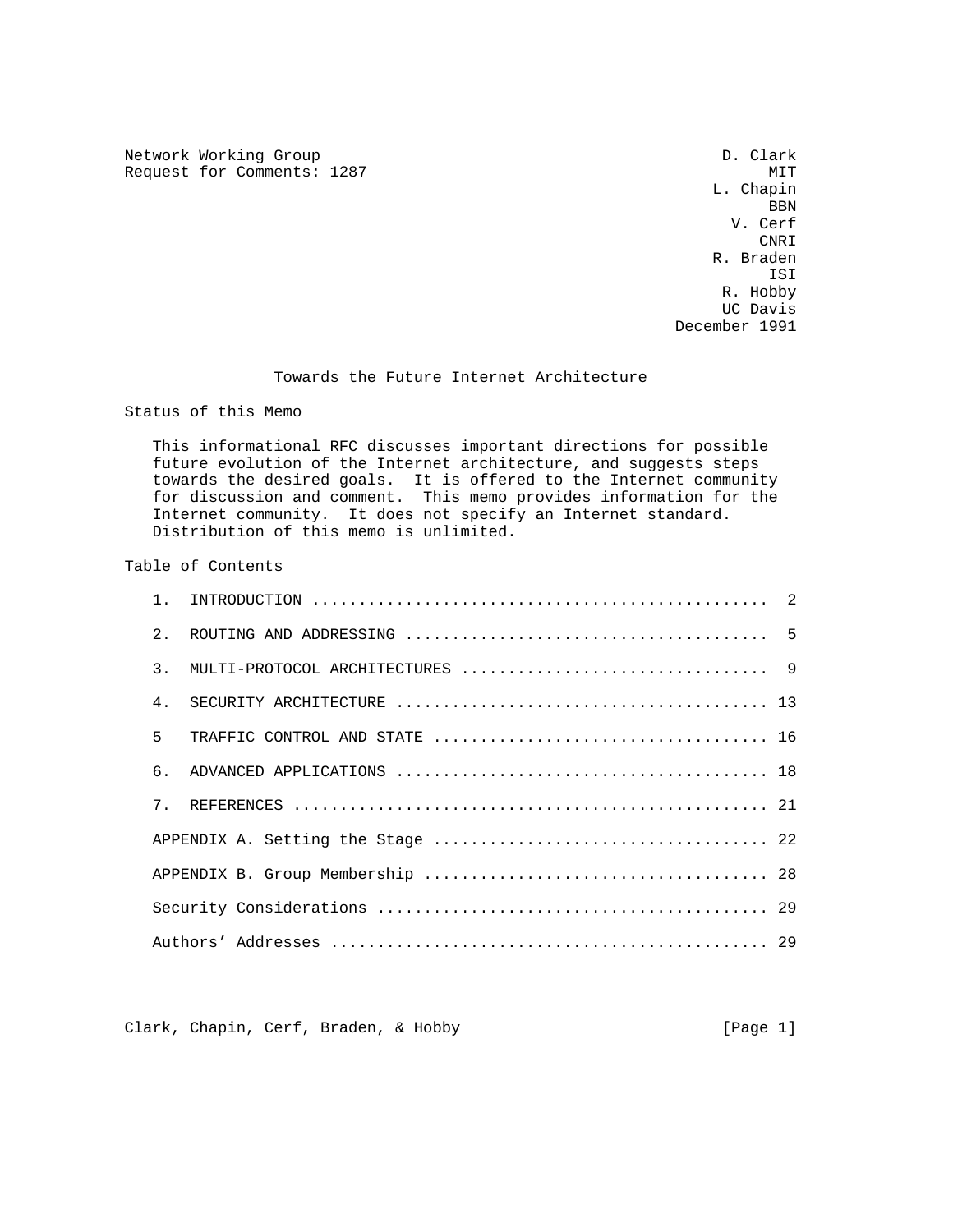# 1. INTRODUCTION

# 1.1 The Internet Architecture

 The Internet architecture, the grand plan behind the TCP/IP protocol suite, was developed and tested in the late 1970s by a small group of network researchers [1-4]. Several important features were added to the architecture during the early 1980's - subnetting, autonomous systems, and the domain name system [5,6]. More recently, IP multicasting has been added [7].

 Within this architectural framework, the Internet Engineering Task Force (IETF) has been working with great energy and effectiveness to engineer, define, extend, test, and standardize protocols for the Internet. Three areas of particular importance have been routing protocols, TCP performance, and network management. Meanwhile, the Internet infrastructure has continued to grow at an astonishing rate. Since January 1983 when the ARPANET first switched from NCP to TCP/IP, the vendors, managers, wizards, and researchers of the Internet have all been laboring mightily to survive their success.

 A set of the researchers who had defined the Internet architecture formed the original membership of the Internet Activities Board (IAB). The IAB evolved from a technical advisory group set up in 1981 by DARPA to become the general technical and policy oversight body for the Internet. IAB membership has changed over the years to better represent the changing needs and issues in the Internet community, and more recently, to reflect the internationalization of the Internet, but it has retained an institutional concern for the protocol architecture.

 The IAB created the Internet Engineering Task Force (IETF) to carry out protocol development and engineering for the Internet. To manage the burgeoning IETF activities, the IETF chair set up the Internet Engineering Steering Group (IESG) within the IETF. The IAB and IESG work closely together in ratifying protocol standards developed within the IETF.

 Over the past few years, there have been increasing signs of strains on the fundamental architecture, mostly stemming from continued Internet growth. Discussions of these problems reverberate constantly on many of the major mailing lists.

#### 1.2 Assumptions

 The priority for solving the problems with the current Internet architecture depends upon one's view of the future relevance of

Clark, Chapin, Cerf, Braden, & Hobby [Page 2]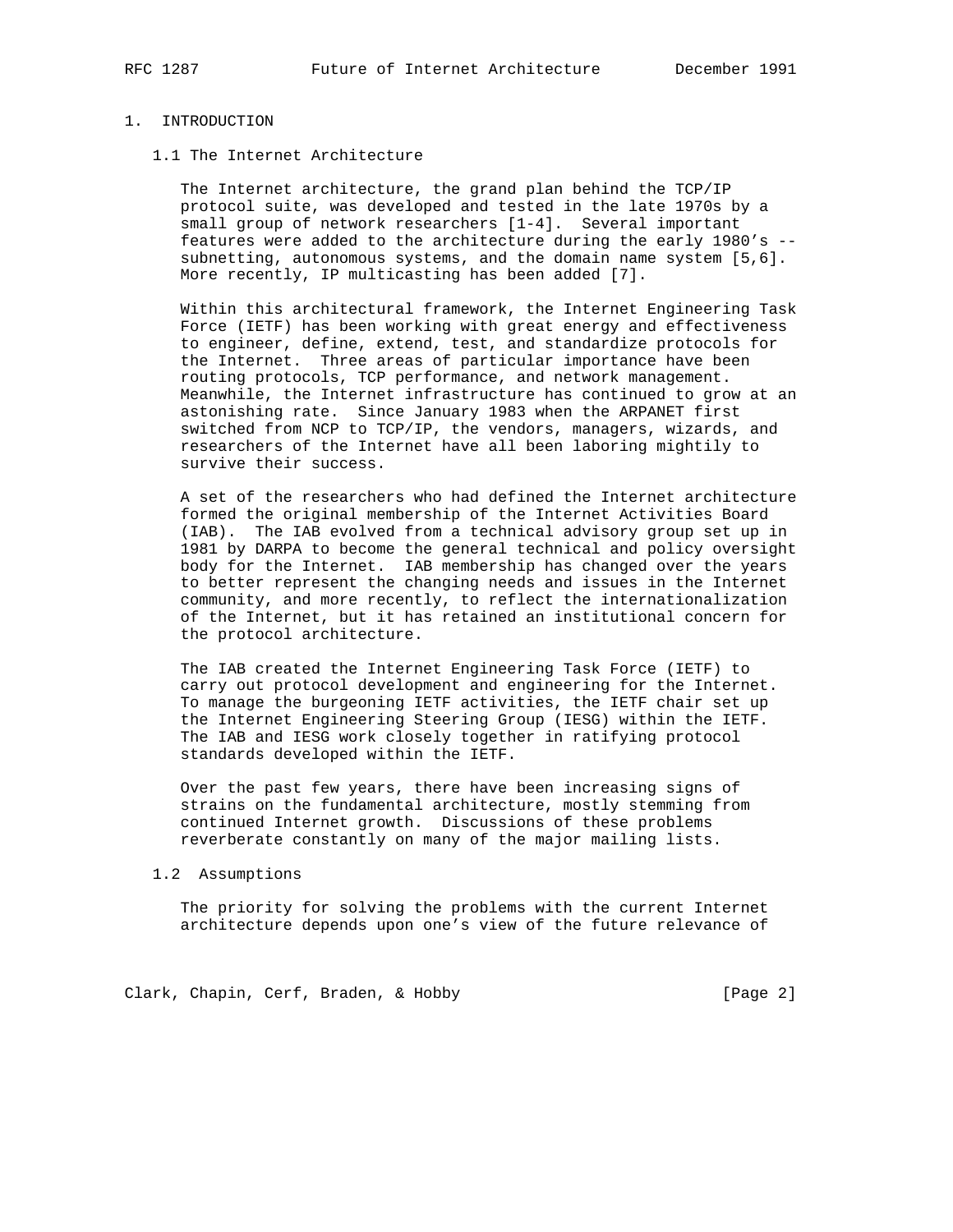TCP/IP with respect to the OSI protocol suite. One view has been that we should just let the TCP/IP suite strangle in its success, and switch to OSI protocols. However, many of those who have worked hard and successfully on Internet protocols, products, and service are anxious to try to solve the new problems within the existing framework. Furthermore, some believe that OSI protocols will suffer from versions of many of the same problems.

 To begin to attack these issues, the IAB and the IESG held a one day joint discussion of Internet architectural issues in January 1991. The framework for this meeting was set by Dave Clark (see Appendix A for his slides). The discussion was spirited, provocative, and at times controversial, with a lot of soul searching over questions of relevance and future direction. The major result was to reach a consensus on the following four basic assumptions regarding the networking world of the next 5-10 years.

(1) The TCP/IP and OSI suites will coexist for a long time.

 There are powerful political and market forces as well as some technical advantages behind the introduction of the OSI suite. However, the entrenched market position of the TCP/IP protocols means they are very likely to continue in service for the foreseeable future.

 (2) The Internet will continue to include diverse networks and services, and will never be comprised of a single network technology.

 Indeed, the range of network technologies and characteristics that are connected into the Internet will increase over the next decade.

- (3) Commercial and private networks will be incorporated, but we cannot expect the common carriers to provide the entire service. There will be mix of public and private networks, common carriers and private lines.
- (4) The Internet architecture needs to be able to scale to 10\*\*9 networks.

 The historic exponential growth in the size of the Internet will presumably saturate some time in the future, but forecasting when is about as easy as forecasting the future economy. In any case, responsible engineering requires an architecture that is CAPABLE of expanding to a worst-case size. The exponent "9" is rather fuzzy; estimates have varied from 7 to 10.

Clark, Chapin, Cerf, Braden, & Hobby [Page 3]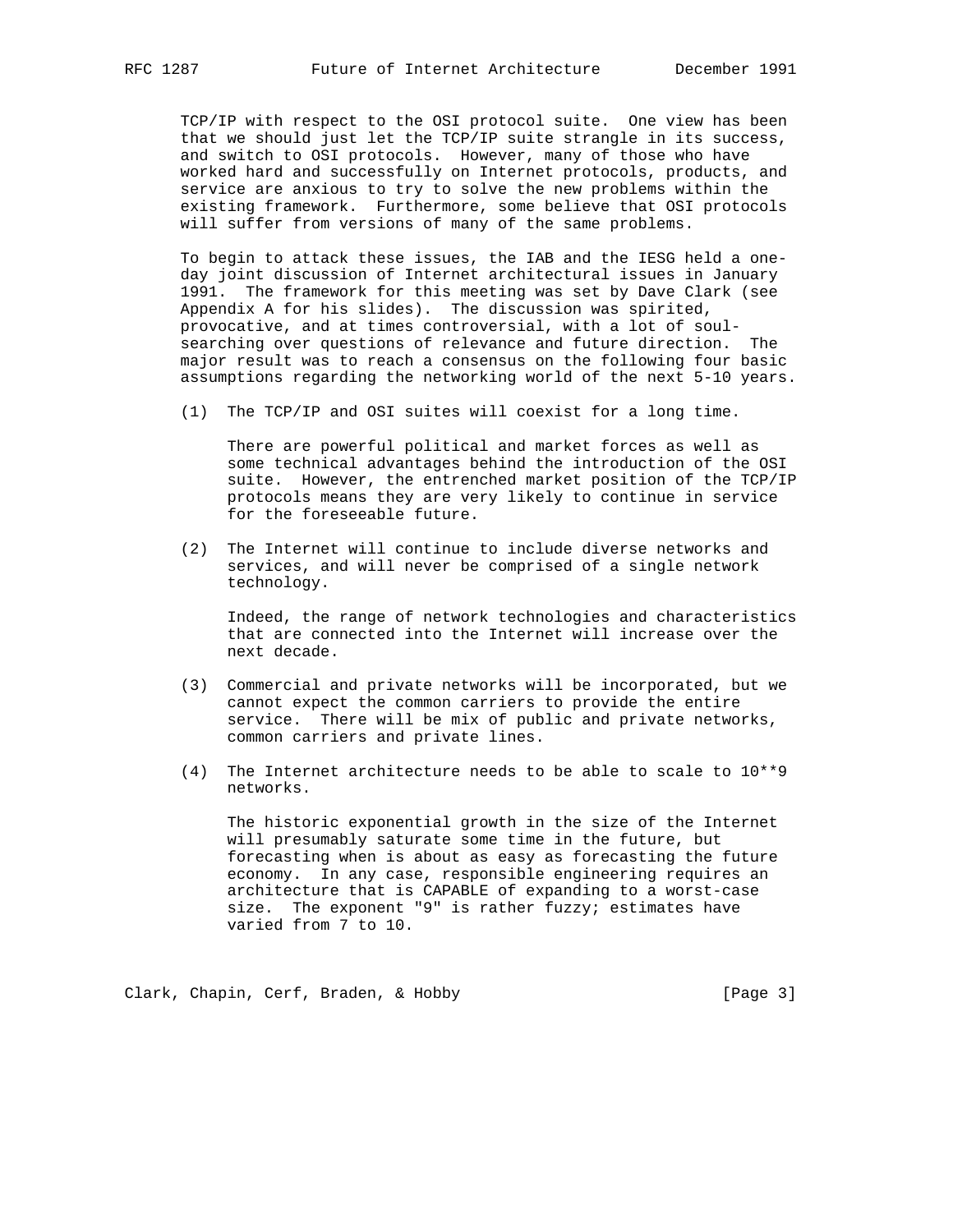1.3 Beginning a Planning Process

 Another result of the IAB and IESG meeting was the following list of the five most important areas for architectural evolution:

(1) Routing and Addressing

 This is the most urgent architectural problem, as it is directly involved in the ability of the Internet to continue to grow successfully.

(2) Multi-Protocol Architecture

 The Internet is moving towards widespread support of both the TCP/IP and the OSI protocol suites. Supporting both suites raises difficult technical issues, and a plan -- i.e., an architecture -- is required to increase the chances of success. This area was facetiously dubbed "making the problem harder for the good of mankind."

 Clark had observed that translation gateways (e.g., mail gateways) are very much a fact of life in Internet operation but are not part of the architecture or planning. The group discussed the possibility of building the architecture around the partial connectivity that such gateways imply.

(3) Security Architecture

 Although military security was considered when the Internet architecture was designed, the modern security issues are much broader, encompassing commercial requirements as well. Furthermore, experience has shown that it is difficult to add security to a protocol suite unless it is built into the architecture from the beginning.

(4) Traffic Control and State

 The Internet should be extended to support "real-time" applications like voice and video. This will require new packet queueing mechanisms in gateways -- "traffic control" -- and additional gateway state.

(5) Advanced Applications

 As the underlying Internet communication mechanism matures, there is an increasing need for innovation and standardization in building new kinds of applications.

Clark, Chapin, Cerf, Braden, & Hobby [Page 4]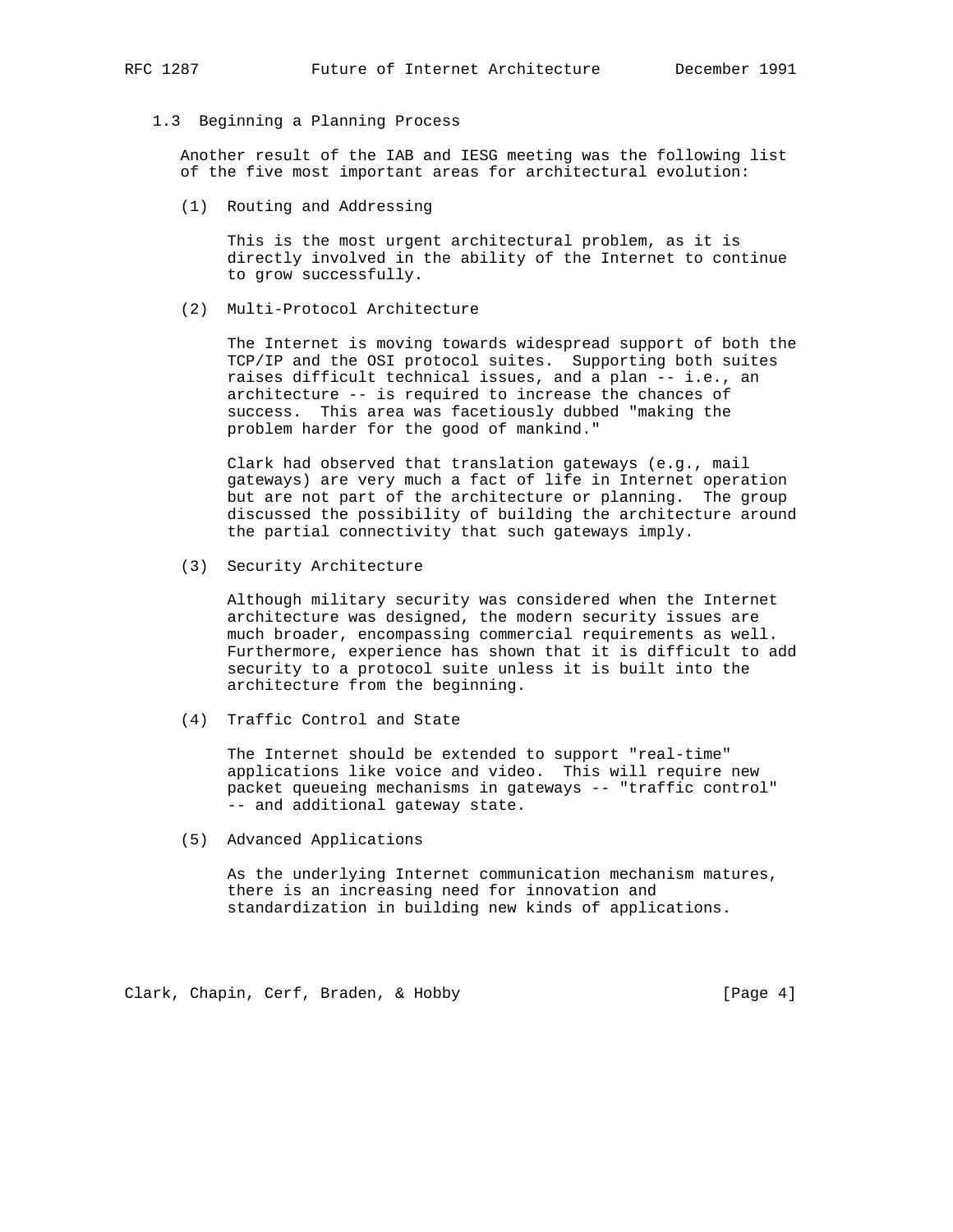The IAB and IESG met again in June 1991 at SDSC and devoted three full days to a discussion of these five topics. This meeting, which was called somewhat perversely the "Architecture Retreat", was convened with a strong resolve to take initial steps towards planning evolution of the architecture. Besides the IAB and IESG, the group of 32 people included the members of the Research Steering Group (IRSG) and a few special guests. On the second day, the Retreat broke into groups, one for each of the five areas. The group membership is listed in Appendix B.

 This document was assembled from the reports by the chairs of these groups. This material was presented at the Atlanta IETF meeting, and appears in the minutes of that meeting [8].

2. ROUTING AND ADDRESSING

 Changes are required in the addressing and routing structure of IP to deal with the anticipated growth and functional evolution of the Internet. We expect that:

- o The Internet will run out of certain classes of IP network addresses, e.g., B addresses.
- o The Internet will run out of the 32-bit IP address space altogether, as the space is currently subdivided and managed.
- o The total number of IP network numbers will grow to the point where reasonable routing algorithms will not be able to perform routing based upon network numbers.
- o There will be a need for more than one route from a source to a destination, to permit variation in TOS and policy conformance. This need will be driven both by new applications and by diverse transit services. The source, or an agent acting for the source, must control the selection of the route options.
- 2.1 Suggested Approach

 There is general agreement on the approach needed to deal with these facts.

 (a) We must move to an addressing scheme in which network numbers are aggregated into larger units as the basis for routing. An example of an aggregate is the Autonomous System, or the Administrative Domain (AD).

 Aggregation will accomplish several goals: define regions where policy is applied, control the number of routing

Clark, Chapin, Cerf, Braden, & Hobby [Page 5]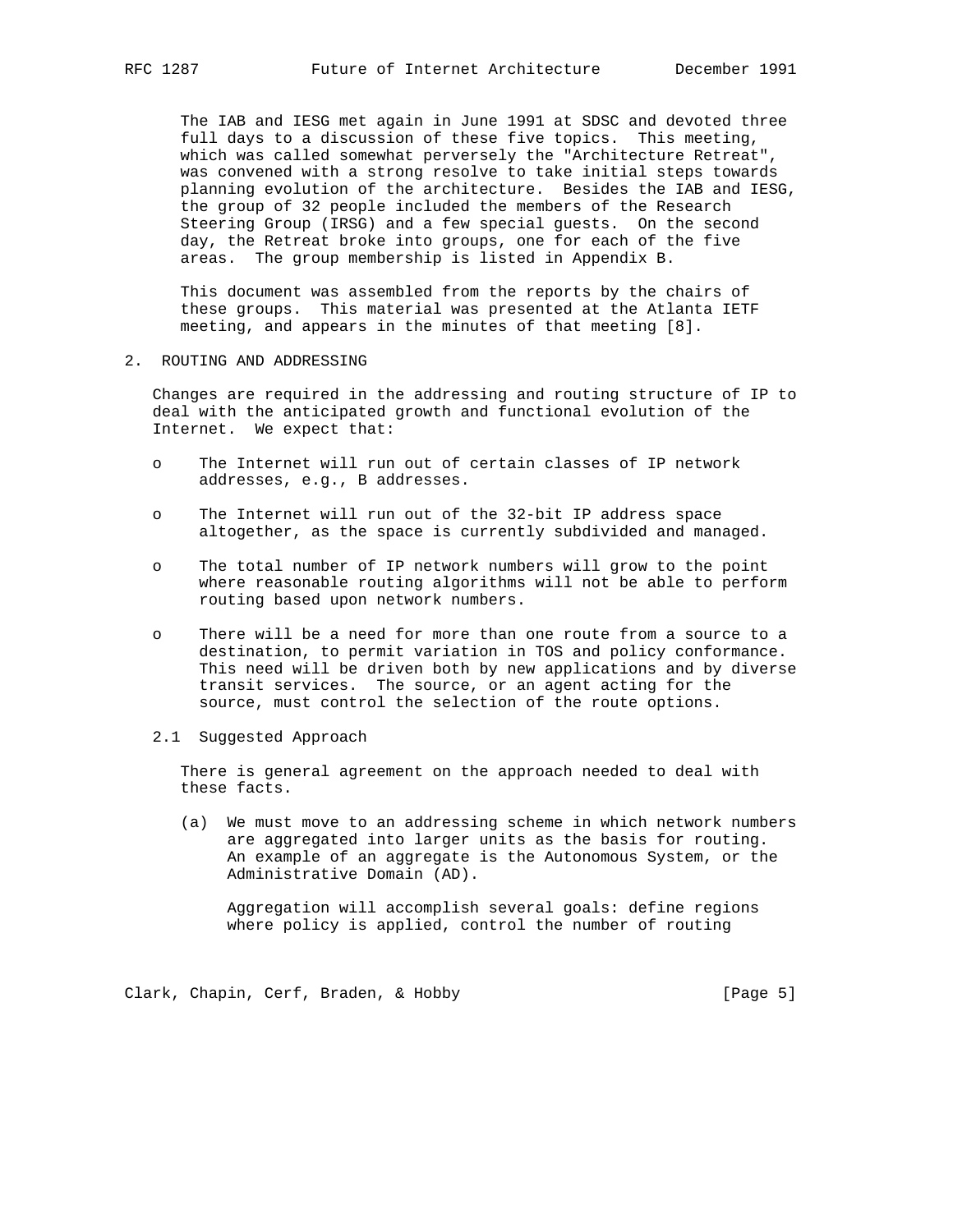elements, and provide elements for network management. Some believe that it must be possible to further combine aggregates, as in a nesting of ADs.

 (b) We must provide some efficient means to compute common routes, and some general means to compute "special" routes.

 The general approach to special routes will be some form of route setup specified by a "source route".

 There is not full agreement on how ADs may be expected to be aggregated, or how routing protocols should be organized to deal with the aggregation boundaries. A very general scheme may be used [ref. Chiappa], but some prefer a scheme that more restricts and defines the expected network model.

 To deal with the address space exhaustion, we must either expand the address space or else reuse the 32 bit field ("32bf") in different parts of the net. There are several possible address formats that might make sense, as described in the next section.

 Perhaps more important is the question of how to migrate to the new scheme. All migration plans will require that some routers (or other components inside the Internet) be able to rewrite headers to accommodate hosts that handle only the old or format or only the new format. Unless the need for such format conversion can be inferred algorithmically, migration by itself will require some sort of setup of state in the conversion element.

 We should not plan a series of "small" changes to the architecture. We should embark now on a plan that will take us past the exhaustion of the address space. This is a more long range act of planning than the Internet community has undertaken recently, but the problems of migration will require a long lead time, and it is hard to see an effective way of dealing with some of the more immediate problems, such as class B exhaustion, in a way that does not by itself take a long time. So, once we embark on a plan of change, it should take us all the way to replacing the current 32-bit global address space. (This conclusion is subject to revision if, as is always possible, some very clever idea surfaces that is quick to deploy and gives us some breathing room. We do not mean to discourage creative thinking about short-term actions. We just want to point out that even small changes take a long time to deploy.)

 Conversion of the address space by itself is not enough. We must at the same time provide a more scalable routing architecture, and tools to better manage the Internet. The proposed approach is to

Clark, Chapin, Cerf, Braden, & Hobby [Page 6]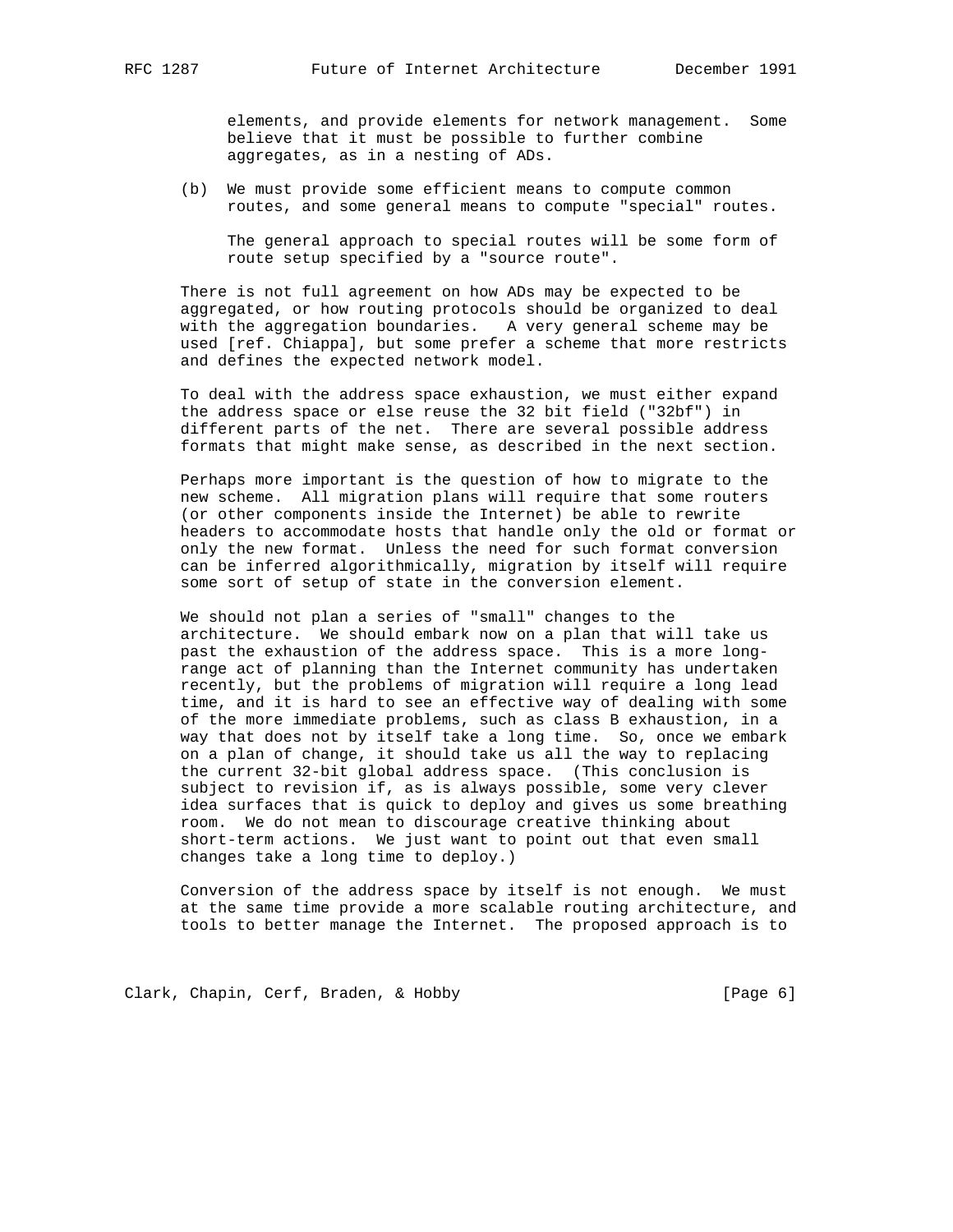ADs as the unit of aggregation for routing. We already have partial means to do this. IDPR does this. The OSI version of BGP (IDRP) does this. BGP could evolve to do this. The additional facility needed is a global table that maps network numbers to ADs.

 For several reasons (special routes and address conversion, as well as accounting and resource allocation), we are moving from a "stateless" gateway model, where only precomputed routes are stored in the gateway, to a model where at least some of the gateways have per-connection state.

2.2 Extended IP Address Formats

 There are three reasonable choices for the extended IP address format.

 A) Replace the 32 bit field (32bf) with a field of the same size but with different meaning. Instead of being globally unique, it would now be unique only within some smaller region (an AD or an aggregate of ADs). Gateways on the boundary would rewrite the address as the packet crossed the boundary.

 Issues: (1) addresses in the body of packets must be found and rewritten; (2) the host software need not be changed; (3) some method (perhaps a hack to the DNS) must set up the address mappings.

 This scheme is due to Van Jacobson. See also the work by Paul Tsuchiya on NAT.

 B) Expand the 32bf to a 64 bit field (or some other new size), and use the field to hold a global host address and an AD for that host.

 This choice would provide a trivial mapping from the host to the value (the AD) that is the basis of routing. Common routes (those selected on the basis of destination address without taking into account the source address as well) can be selected directly from the packet address, as is done today, without any prior setup.

 3) Expand the 32bf to a 64 bit field (or some other new size), and use the field as a "flat" host identifier. Use connection setup to provide routers with the mapping from host id to AD, as needed.

Clark, Chapin, Cerf, Braden, & Hobby [Page 7]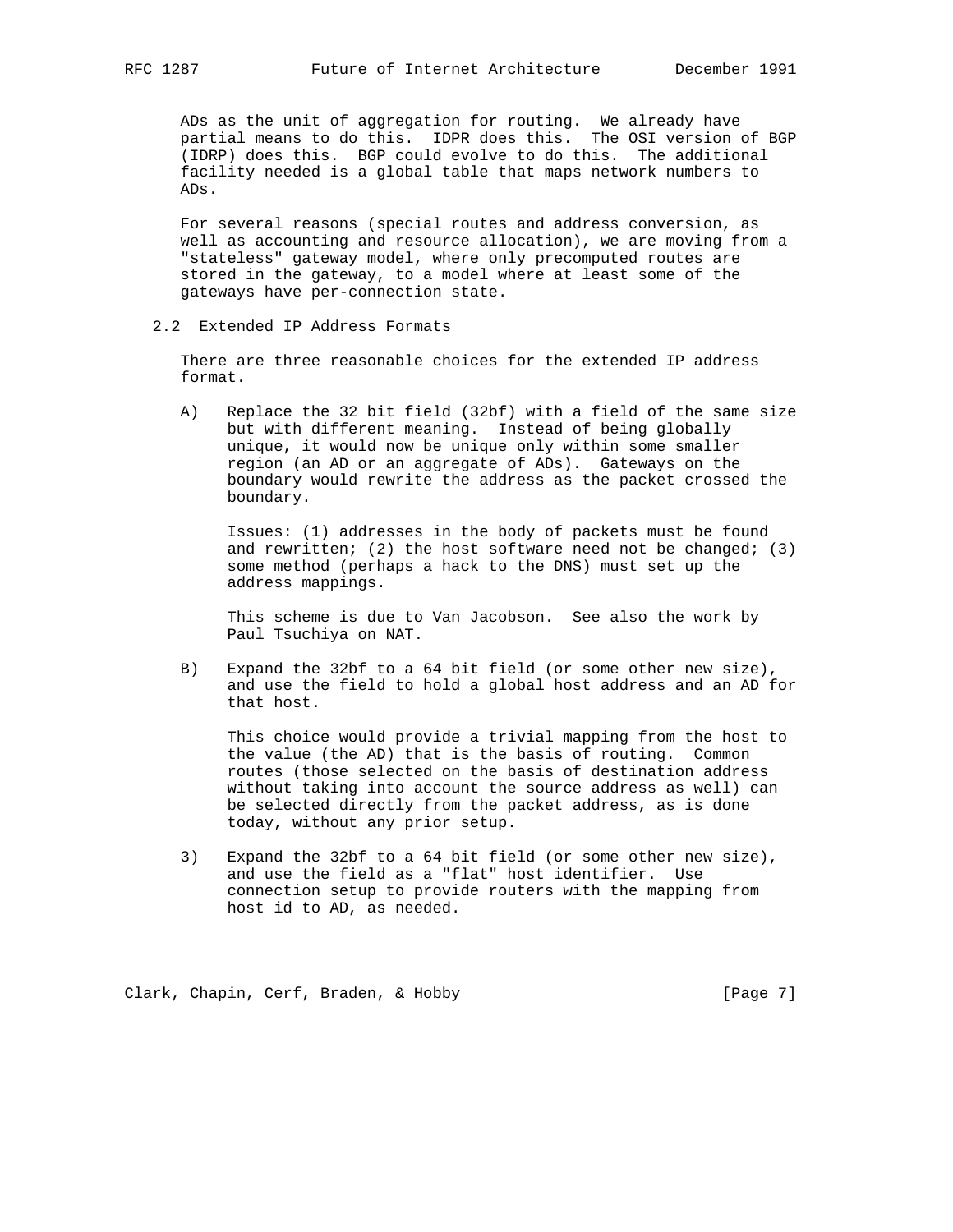The 64 bits can now be used to simplify the problem of allocating host ids, as in Ethernet addresses.

 Each of these choices would require an address re-writing module as a part of migration. The second and third require a change to the IP header, so host software must change.

2.3 Proposed Actions

The following actions are proposed:

A) Time Line

 Construct a specific set of estimates for the time at which the various problems above will arise, and construct a corresponding time-line for development and deployment of a new addressing/routing architecture. Use this time line as a basis for evaluating specific proposals for changes. This is a matter for the IETF.

B) New Address Format

 Explore the options for a next generation address format and develop a plan for migration. Specifically, construct a prototype gateway that does address mapping. Understand the complexity of this task, to guide our thinking about migration options.

C) Routing on ADs

 Take steps to make network aggregates (ADs) the basis of routing. In particular, explore the several options for a global table that maps network numbers to ADs. This is a matter for the IETF.

D) Policy-Based Routing

 Continue the current work on policy based routing. There are several specific objectives.

- Seek ways to control the complexity of setting policy (this is a human interface issue, not an algorithm complexity issue).
- Understand better the issues of maintaining connection state in gateways.
- Understand better the issues of connection state setup.

Clark, Chapin, Cerf, Braden, & Hobby [Page 8]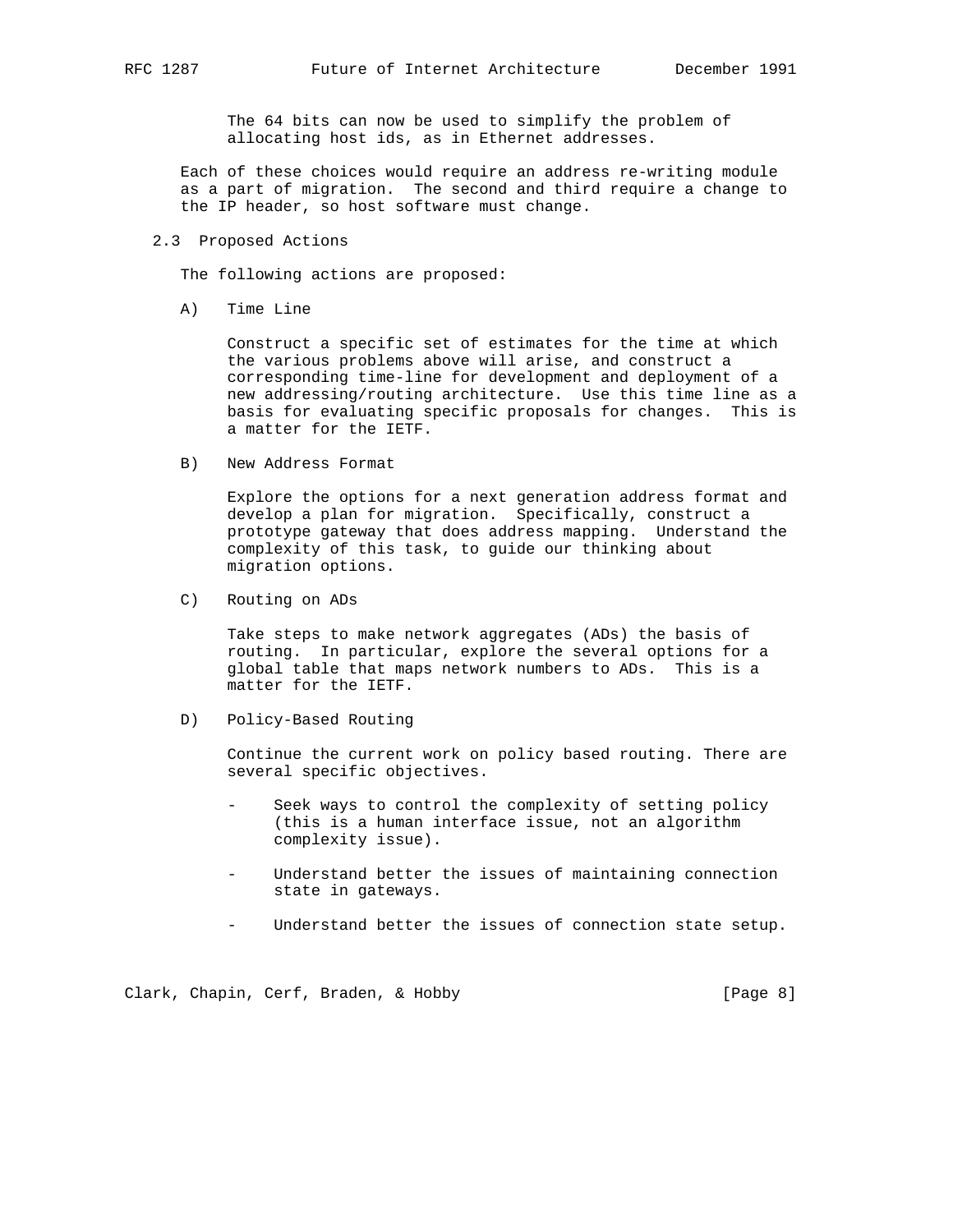- - E) Research on Further Aggregation

 Explore, as a research activity, how ADs should be aggregated into still larger routing elements.

- Consider whether the architecture should define the "role" of an AD or an aggregate.
- Consider whether one universal routing method or distinct methods should be used inside and outside ADs and aggregates.

 Existing projects planned for DARTnet will help resolve several of these issues: state in gateways, state setup, address mapping, accounting and so on. Other experiments in the R&D community also bear on this area.

3. MULTI-PROTOCOL ARCHITECTURE

 Changing the Internet to support multiple protocol suites leads to three specific architectural questions:

- o How exactly will we define "the Internet"?
- o How would we architect an Internet with n>1 protocol suites, regardless of what the suites are?
- o Should we architect for partial or filtered connectivity?
- o How to add explicit support for application gateways into the architecture?
- 3.1 What is the "Internet"?

 It is very difficult to deal constructively with the issue of "the multi-protocol Internet" without first determining what we believe "the Internet" is (or should be). We distinguish "the Internet", a set of communicating systems, from "the Internet community", a set of people and organizations. Most people would accept a loose definition of the latter as "the set of people who believe themselves to be part of the Internet community". However, no such "sociological" definition of the Internet itself is likely to be useful.

 Not too long ago, the Internet was defined by IP connectivity (IP and ICMP were - and still are - the only "required" Internet protocols). If I could PING you, and you could PING me, then we were both on the Internet, and a satisfying working definition of

Clark, Chapin, Cerf, Braden, & Hobby [Page 9]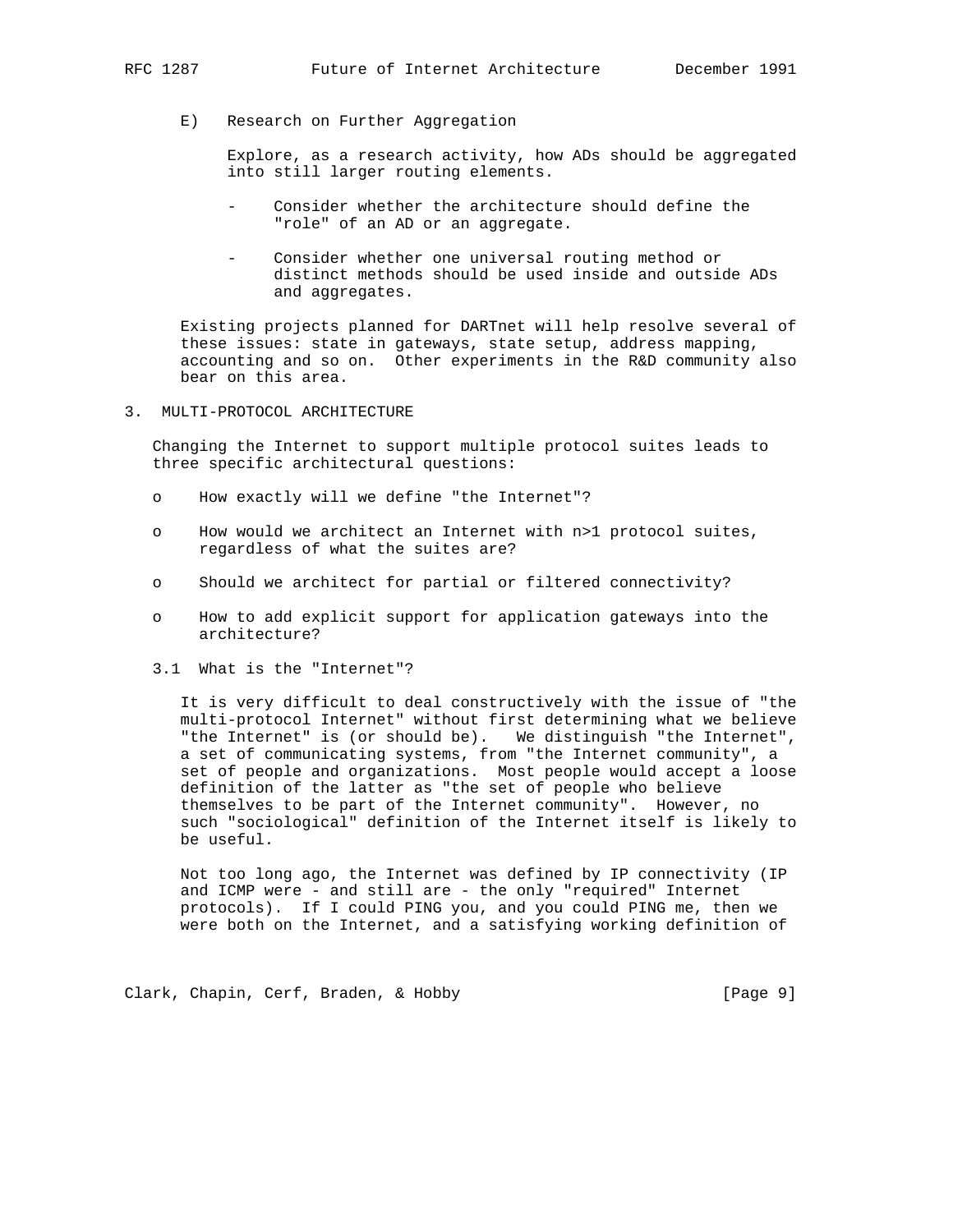the Internet could be constructed as a roughly transitive closure of IP-speaking systems. This model of the Internet was simple, uniform, and - perhaps most important - testable. The IP connectivity model clearly distinguished systems that were "on the Internet" from those that were not.

 As the Internet has grown and the technology on which it is based has gained widespread commercial acceptance, the sense of what it means for a system to be "on the Internet" has changed, to include:

- \* Any system that has partial IP connectivity, restricted by policy filters.
- Any system that runs the TCP/IP protocol suite, whether or not it is actually accessible from other parts of the Internet.
- Any system that can exchange RFC-822 mail, without the intervention of mail gateways or the transformation of mail objects.
- Any system with e-mail connectivity to the Internet, whether or not a mail gateway or mail object transformation is required.

 These definitions of "the Internet", are still based on the original concept of connectivity, just "moving up the stack".

 We propose instead a new definition of the Internet, based on a different unifying concept:

\* "Old" Internet concept: IP-based.

 The organizing principle is the IP address, i.e., a common network address space.

"New" Internet concept: Application-based.

 The organizing principle is the domain name system and directories, i.e., a common - albeit necessarily multiform application name space.

 This suggests that the idea of "connected status", which has traditionally been tied to the IP address(via network numbers, should instead be coupled to the names and related identifying information contained in the distributed Internet directory.

Clark, Chapin, Cerf, Braden, & Hobby [Page 10]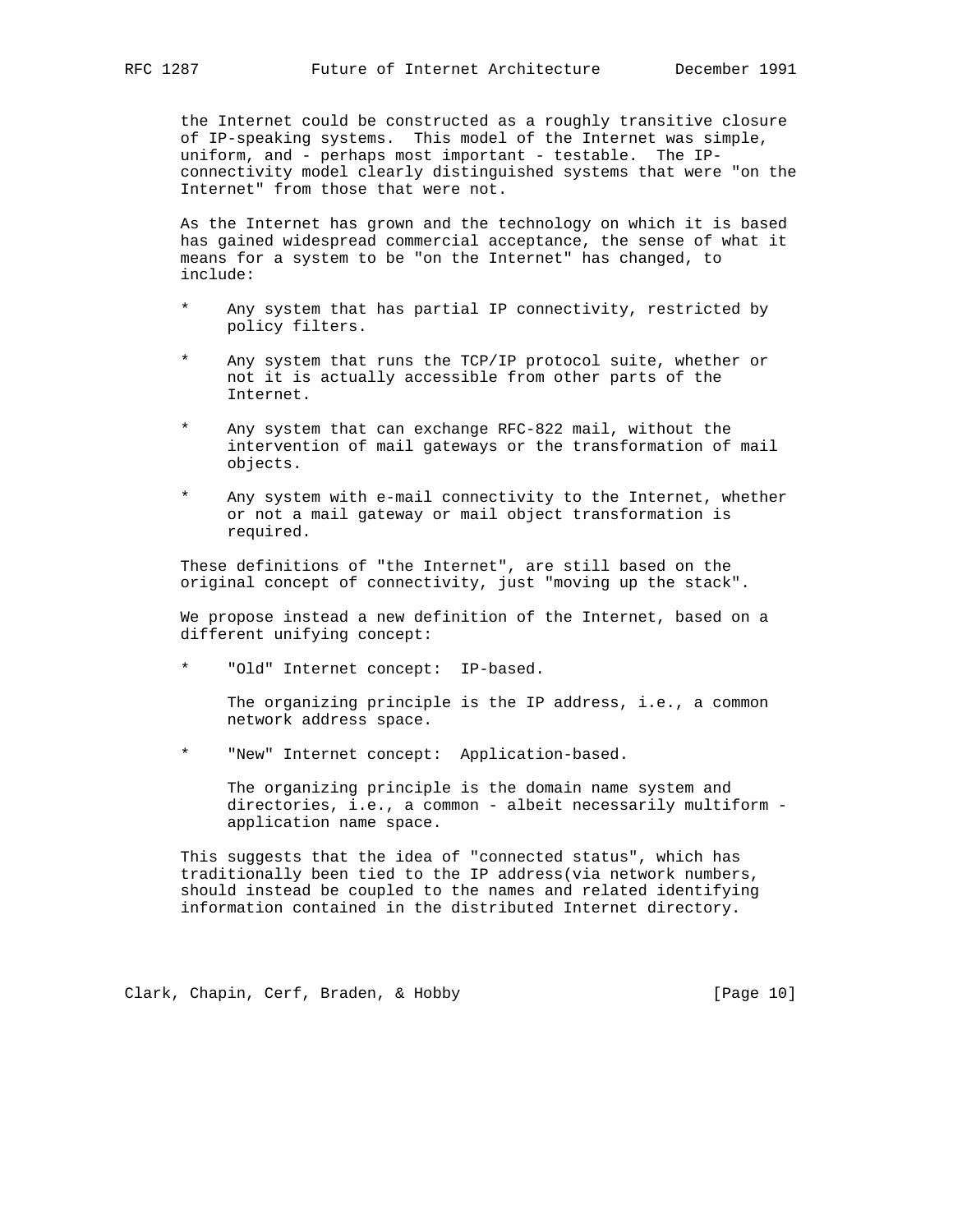A naming-based definition of "the Internet" implies a much larger Internet community, and a much more dynamic (and unpredictable) operational Internet. This argues for an Internet architecture based on adaptability (to a broad spectrum of possible future developments) rather than anticipation.

# 3.2 A Process-Based Model of the Multiprotocol Internet

 Rather than specify a particular "multi-protocol Internet", embracing a pre-determined number of specific protocol architectures, we propose instead a process-oriented model of the Internet, which accommodates different protocol architectures according to the traditional "things that work" principle.

 A process-oriented Internet model includes, as a basic postulate, the assertion that there is no \*steady-state\* "multi-protocol Internet". The most basic forces driving the evolution of the Internet are pushing it not toward multi-protocol diversity, but toward the original state of protocol-stack uniformity (although it is unlikely that it will ever actually get there). We may represent this tendency of the Internet to evolve towards homogeneity as the most "thermodynamically stable" state by describing four components of a new process-based Internet architecture:

Part 1: The core Internet architecture

 This is the traditional TCP/IP-based architecture. It is the "magnetic center" of Internet evolution, recognizing that (a) homogeneity is still the best way to deal with diversity in an internetwork, and (b) IP connectivity is still the best basic model of the Internet (whether or not the actual state of IP ubiquity can be achieved in practice in a global operational Internet).

 "In the beginning", the Internet architecture consisted only of this first part. The success of the Internet, however, has carried it beyond its uniform origins; ubiquity and uniformity have been sacrificed in order to greatly enrich the Internet "gene pool".

 Two additional parts of the new Internet architecture express the ways in which the scope and extent of the Internet have been expanded.

Part 2: Link sharing

Here physical resources -- transmission media, network

Clark, Chapin, Cerf, Braden, & Hobby [Page 11]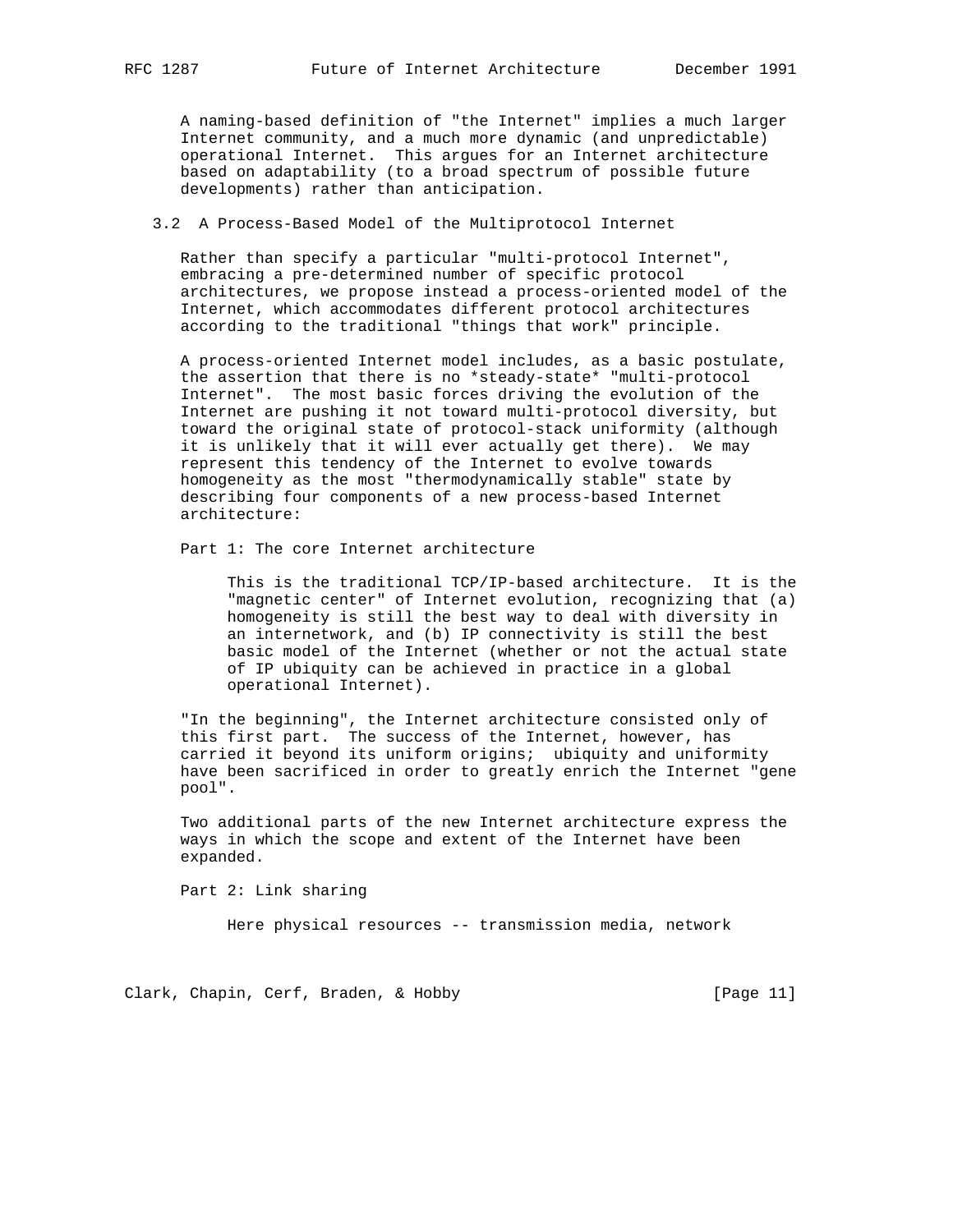interfaces, perhaps some low-level (link) protocols -- are shared by multiple, non-interacting protocol suites. This part of the architecture recognizes the necessity and convenience of coexistence, but is not concerned with interoperability; it has been called "ships in the night" or "S.I.N.".

 Coexisting protocol suites are not, of course, genuinely isolated in practice; the ships passing in the night raise issues of management, non-interference, coordination, and fairness in real Internet systems.

## Part 3: Application interoperability

 Absent ubiquity of interconnection (i.e., interoperability of the "underlying stacks"), it is still possible to achieve ubiquitous application functionality by arranging for the essential semantics of applications to be conveyed among disjoint communities of Internet systems. This can be accomplished by application relays, or by user agents that present a uniform virtual access method to different application services by expressing only the shared semantics.

 This part of the architecture emphasizes the ultimate role of the Internet as a basis for communication among applications, rather than as an end in itself. To the extent that it enables a population of applications and their users to move from one underlying protocol suite to another without unacceptable loss of functionality, it is also a "transition enabler".

 Adding parts 2 and 3 to the original Internet architecture is at best a mixed blessing. Although they greatly increase the scope of the Internet and the size of the Internet community, they also introduce significant problems of complexity, cost, and management, and they usually represent a loss of functionality (particularly with respect to part 3). Parts 2 and 3 represent unavoidable, but essentially undesirable, departures from the homogeneity represented by part 1. Some functionality is lost, and additional system complexity and cost is endured, in order to expand the scope of the Internet. In a perfect world, however, the Internet would evolve and expand without these penalties.

 There is a tendency, therefore, for the Internet to evolve in favor of the homogeneous architecture represented by part 1, and away from the compromised architectures of parts 2 and 3. Part 4 expresses this tendency.

Clark, Chapin, Cerf, Braden, & Hobby [Page 12]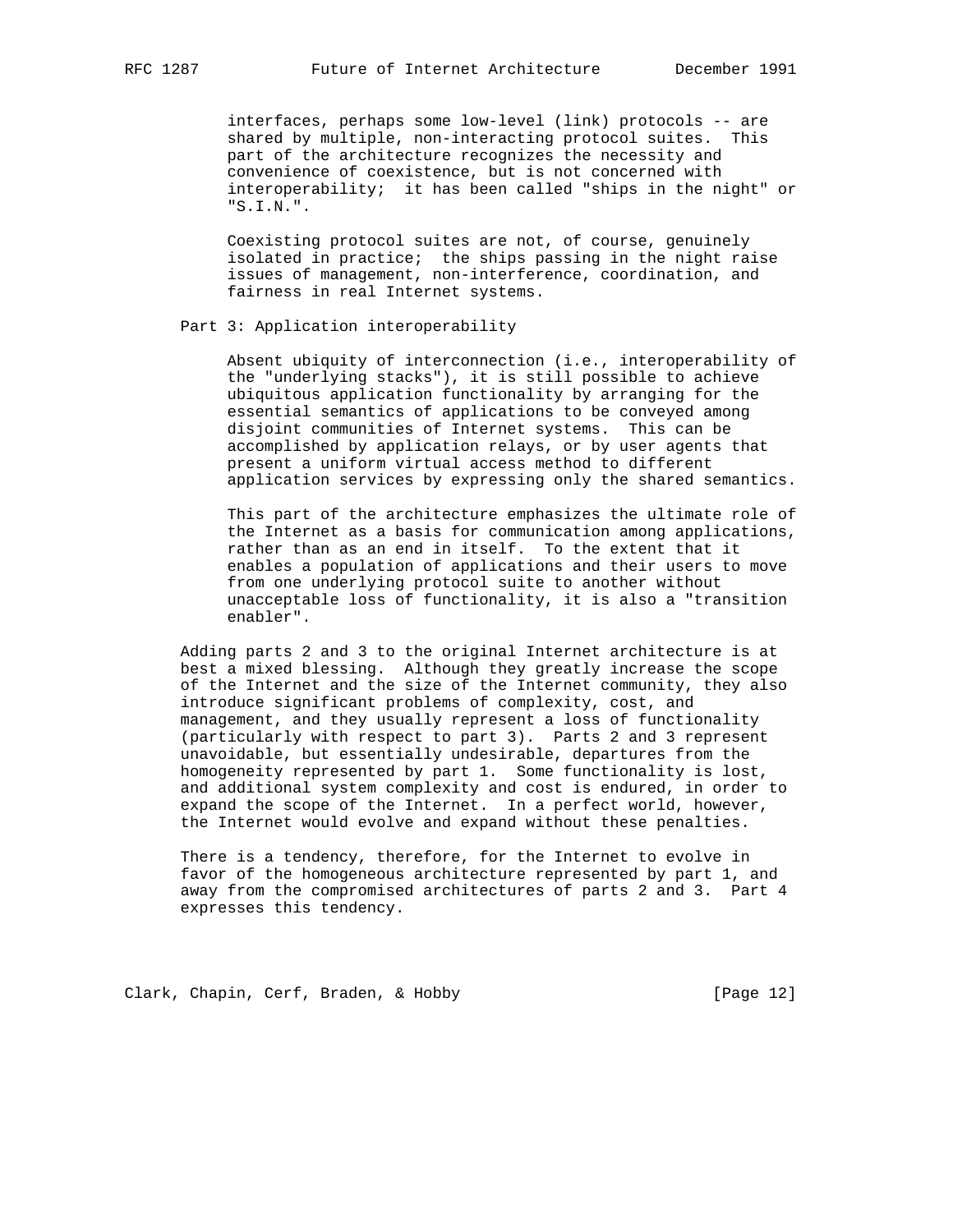### Part 4: Hybridization/Integration.

 Part 4 recognizes the desirability of integrating similar elements from different Internet protocol architectures to form hybrids that reduce the variability and complexity of the Internet system. It also recognizes the desirability of leveraging the existing Internet infrastructure to facilitate the absorption of "new stuff" into the Internet, applying to "new stuff" the established Internet practice of test, evaluate, adopt.

 This part expresses the tendency of the Internet, as a system, to attempt to return to the original "state of grace" represented by the uniform architecture of part 1. It is a force acting on the evolution of the Internet, although the Internet will never actually return to a uniform state at any point in the future.

 According to this dynamic process model, running X.400 mail over RFC 1006 on a TCP/IP stack, integrated IS-IS routing, transport gateways, and the development of a single common successor to the IP and CLNP protocols are all examples of "good things". They represent movement away from the non-uniformity of parts 2 and 3 towards greater homogeneity, under the influence of the "magnetic field" asserted by part 1, following the hybridization dynamic of part 4.

- 4. SECURITY ARCHITECTURE
	- 4.1 Philosophical Guidelines

 The principal themes for development of an Internet security architecture are simplicity, testability, trust, technology and security perimeter identification.

- \* There is more to security than protocols and cryptographic methods.
- The security architecture and policies should be simple enough to be readily understood. Complexity breeds misunderstanding and poor implementation.
- The implementations should be testable to determine if the policies are met.
- \* We are forced to trust hardware, software and people to make any security architecture function. We assume that the technical instruments of security policy enforcement are at

Clark, Chapin, Cerf, Braden, & Hobby [Page 13]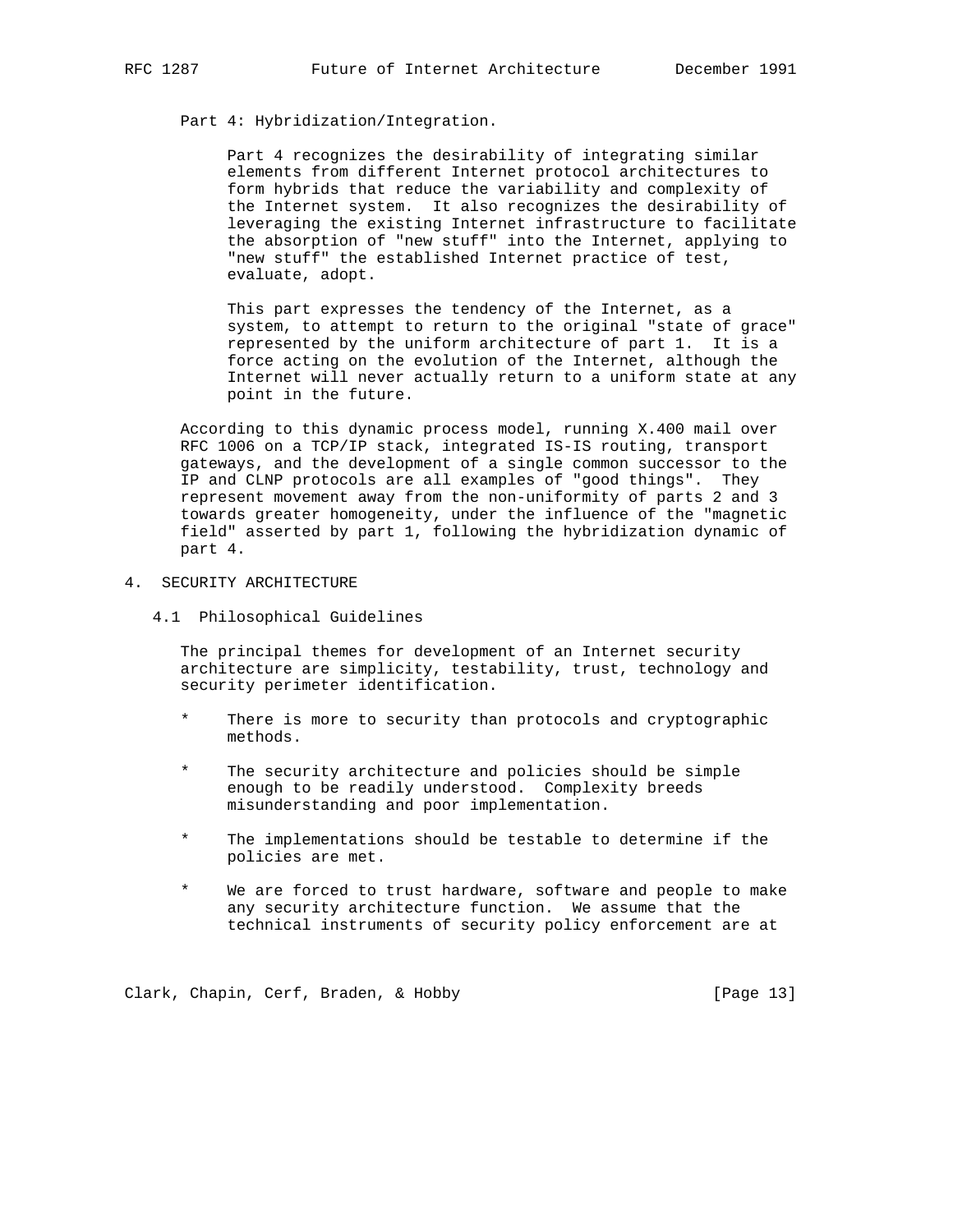least as powerful as modern personal computers and work stations; we do not require less capable components to be self-protecting (but might apply external remedies such as link level encryption devices).

Finally, it is essential to identify security perimeters at which protection is to be effective.

### 4.2 Security Perimeters

 There were four possible security perimeters: link level, net/subnet level, host level, and process/application level. Each imposes different requirements, can admit different techniques, and makes different assumptions about what components of the system must be trusted to be effective.

 Privacy Enhanced Mail is an example of a process level security system; providing authentication and confidentiality for SNMP is another example. Host level security typically means applying an external security mechanism on the communication ports of a host computer. Network or subnetwork security means applying the external security capability at the gateway/router(s) leading from the subnetwork to the "outside". Link-level security is the traditional point-to-point or media-level (e.g., Ethernet) encryption mechanism.

 There are many open questions about network/subnetwork security protection, not the least of which is a potential mismatch between host level (end/end) security methods and methods at the network/subnetwork level. Moreover, network level protection does not deal with threats arising within the security perimeter.

 Applying protection at the process level assumes that the underlying scheduling and operating system mechanisms can be trusted not to prevent the application from applying security when appropriate. As the security perimeter moves downward in the system architecture towards the link level, one must make many assumptions about the security threat to make an argument that enforcement at a particular perimeter is effective. For example, if only link-level encryption is used, one must assume that attacks come only from the outside via communications lines, that hosts, switches and gateways are physically protected, and the people and software in all these components are to be trusted.

4.3 Desired Security Services

 We need authenticatable distinguished names if we are to implement discretionary and non-discretionary access control at application

Clark, Chapin, Cerf, Braden, & Hobby [Page 14]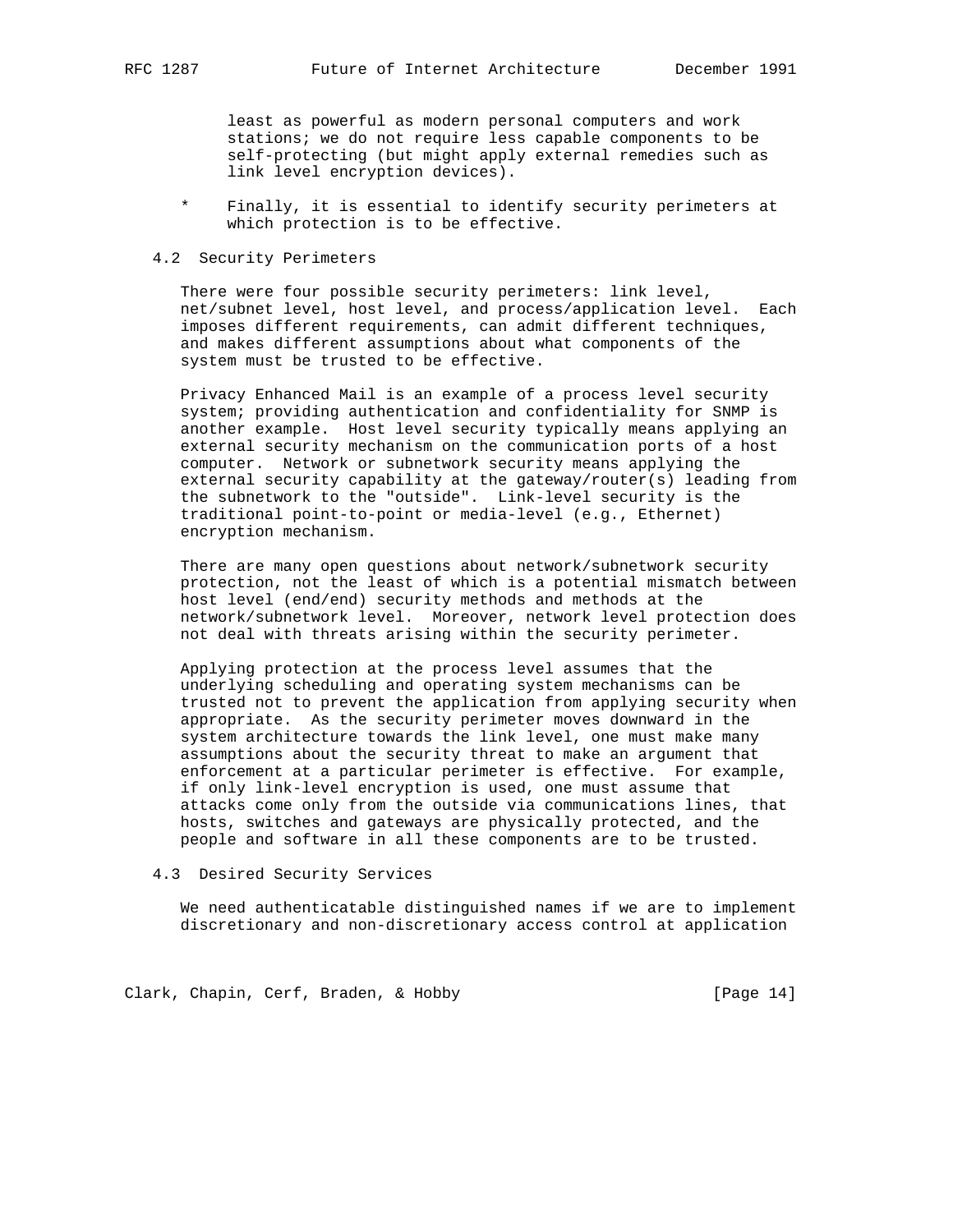and lower levels in the system. In addition, we need enforcement for integrity (anti-modification, anti-spoof and anti-replay defenses), confidentiality, and prevention of denial-of-service. For some situations, we may also need to prevent repudiation of message transmission or to prevent covert channels.

 We have some building blocks with which to build the Internet security system. Cryptographic algorithms are available (e.g., Data Encryption Standard, RSA, El Gamal, and possibly other public key and symmetric key algorithms), as are hash functions such as MD2 and MD5.

 We need Distinguished Names (in the OSI sense) and are very much in need of an infrastructure for the assignment of such identifiers, together with widespread directory services for making them known. Certificate concepts binding distinguished names to public keys and binding distinguished names to capabilities and permissions may be applied to good advantage.

 At the router/gateway level, we can apply address and protocol filters and other configuration controls to help fashion a security system. The proposed OSI Security Protocol 3 (SP3) and Security Protocol 4 (SP4) should be given serious consideration as possible elements of an Internet security architecture.

 Finally, it must be observed that we have no good solutions to safely storing secret information (such as the secret component of a public key pair) on systems like PCs or laptop computers that are not designed to enforce secure storage.

## 4.4 Proposed Actions

The following actions are proposed.

A) Security Reference Model

 A Security Reference Model for the Internet is needed, and it should be developed expeditiously. This model should establish the target perimeters and document the objectives of the security architecture.

B) Privacy-Enhanced Mail (PEM)

 For Privacy Enhanced Mail, the most critical steps seem to be the installation of (1) a certificate generation and management infrastructure, and (2) X.500 directory services to provide access to public keys via distinguished names. Serious attention also needs to be placed on any limitations

Clark, Chapin, Cerf, Braden, & Hobby [Page 15]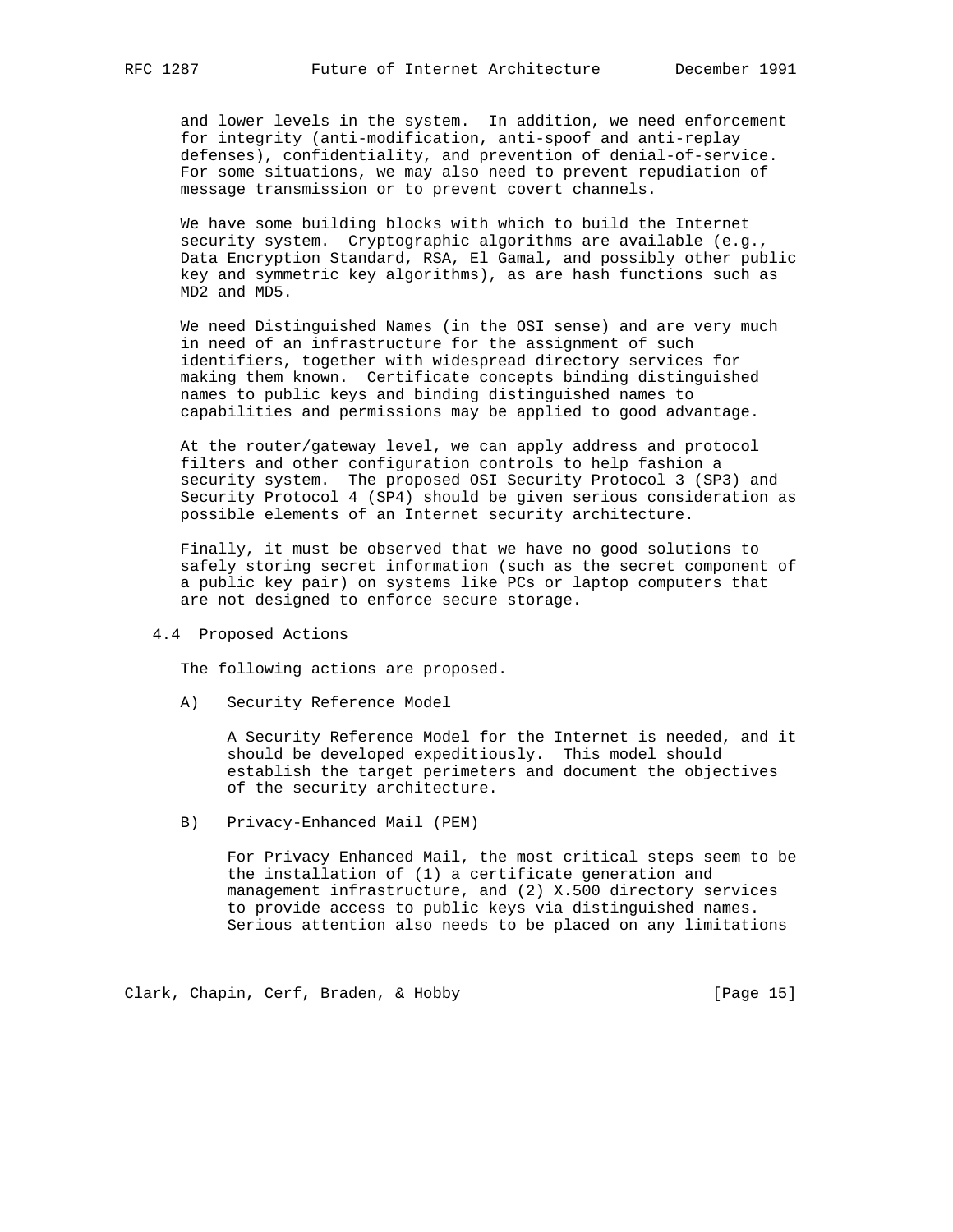imposed by patent and export restrictions on the deployment of this system.

C) Distributed System Security

 We should examine security methods for distributed systems applications, in both simple (client/server) and complex (distributed computing environment) cases. For example, the utility of certificates granting permissions/capabilities to objects bound to distinguished names should be examined.

D) Host-Level Security

 SP4 should be evaluated for host-oriented security, but SP3 should also be considered for this purpose.

E) Application-Level Security

 We should implement application-level security services, both for their immediate utility (e.g., PEM, SNMP authentication) and also to gain valuable practical experience that can inform the refinement of the Internet security architecture.

5. TRAFFIC CONTROL AND STATE

 In the present Internet, all IP datagrams are treated equally. Each datagram is forwarded independently, regardless of any relationship it has to other packets for the same connection, for the same application, for the same class of applications, or for the same user class. Although Type-of-Service and Precedence bits are defined in the IP header, these are not generally implemented, and in fact it is not clear how to implement them.

 It is now widely accepted that the future Internet will need to support important applications for which best-effort is not sufficient -- e.g., packet video and voice for teleconferencing. This will require some "traffic control" mechanism in routers, controlled by additional state, to handle "real-time" traffic.

- 5.1 Assumptions and Principles
	- o ASSUMPTION: The Internet will need to support performance guarantees for particular subsets of the traffic.

 Unfortunately, we are far from being able to give precise meanings to the terms "performance", "guarantees", or "subsets" in this statement. Research is still needed to answer these questions.

Clark, Chapin, Cerf, Braden, & Hobby [Page 16]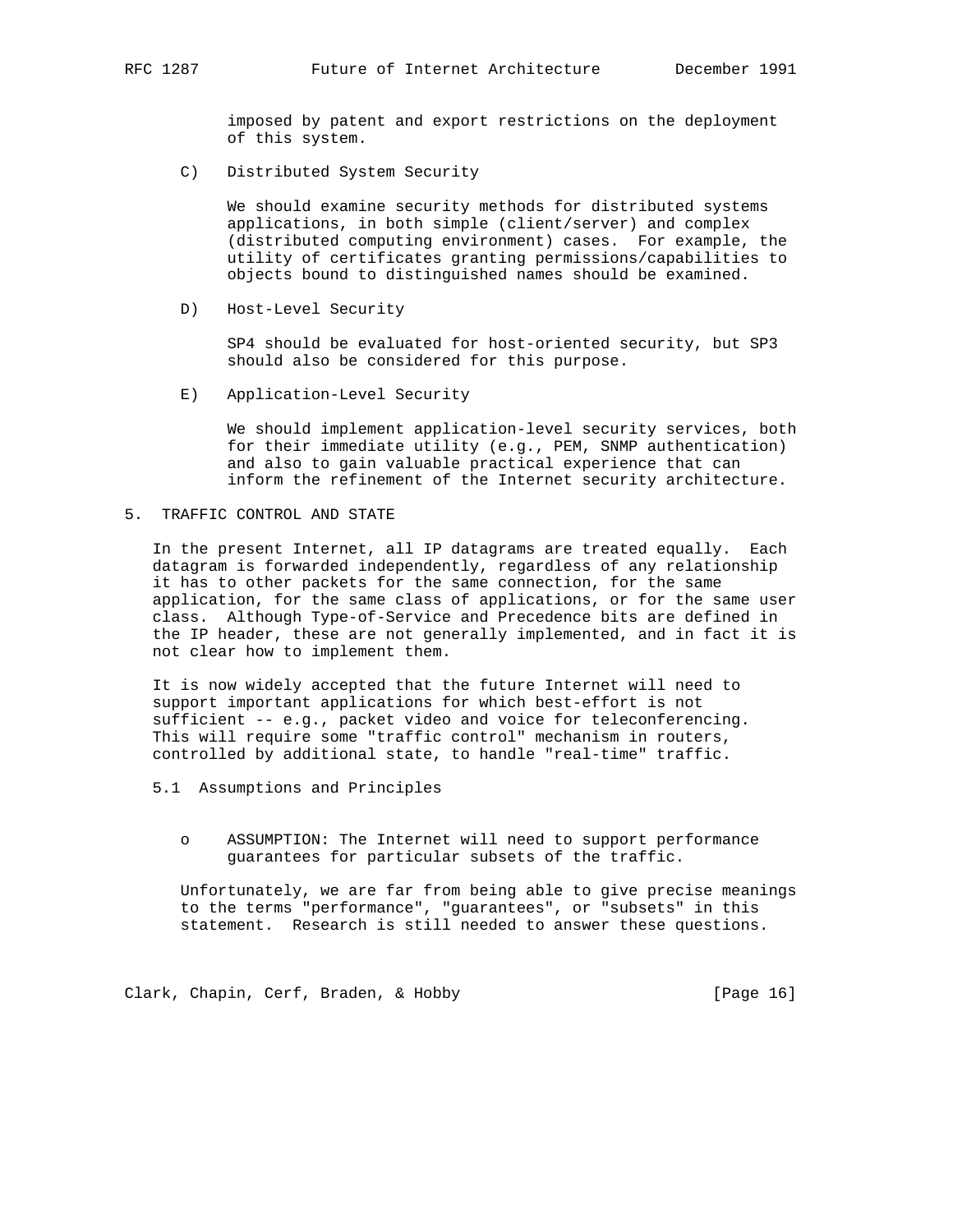- o The default service will continue to be the current "best effort" datagram delivery, with no service guarantees.
- o The mechanism of a router can be separated into (1) the forwarding path and (2) the control computations (e.g., routing) which take place in the background.

 The forwarding path must be highly optimized, sometimes with hardware-assist, and it is therefore relatively costly and difficult to change. The traffic control mechanism operates in the forwarding path, under the control of state created by routing and resource control computations that take place in background. We will have at most one shot at changing the forwarding paths of routers, so we had better get it right the first time.

- o The new extensions must operate in a highly heterogeneous environment, in which some parts will never support guarantees. For some hops of a path (e.g., a high-speed LAN), "over-provisioning" (i.e., excess capacity) will allow adequate service for real-time traffic, even when explicit resource reservation is unavailable.
- o Multicast distribution is probably essential.

#### 5.2 Technical Issues

There are a number of technical issues to be resolved, including:

o Resource Setup

 To support real-time traffic, resources need to be reserved in each router along the path from source to destination. Should this new router state be "hard" (as in connections) or "soft" (i.e., cached state)?

o Resource binding vs. route binding

 Choosing a path from source to destination is traditionally performed using a dynamic routing protocol. The resource binding and the routing might be folded into a single complex process, or they might be performed essentially independently. There is a tradeoff between complexity and efficiency.

o Alternative multicast models

IP multicasting uses a model of logical addressing in which

Clark, Chapin, Cerf, Braden, & Hobby [Page 17]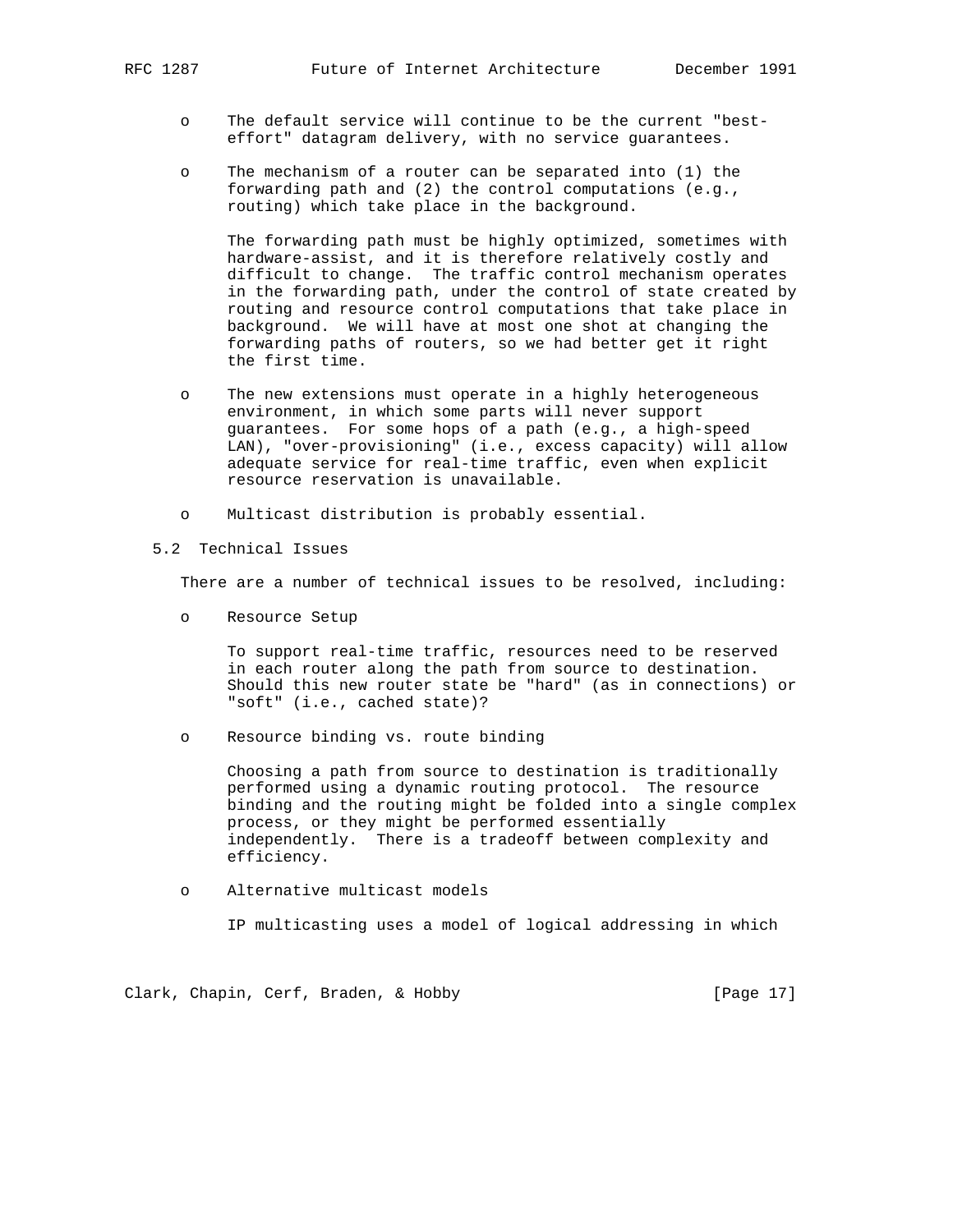targets attach themselves to a group. In ST-2, each host in a multicast session includes in its setup packet an explicit list of target addresses. Each of these approaches has advantages and drawbacks; it is not currently clear which will prevail for n-way teleconferences.

o Resource Setup vs. Inter-AD routing

 Resource guarantees of whatever flavor must hold across an arbitrary end-to-end path, including multiple ADs. Hence, any resource setup mechanism needs to mesh smoothly with the path setup mechanism incorporated into IDPR.

o Accounting

 The resource guarantee subsets ("classes") may be natural units for accounting.

5.3 Proposed Actions

 The actions called for here are further research on the technical issues listed above, followed by development and standardization of appropriate protocols. DARTnet, the DARPA Research Testbed network, will play an important role in this research.

6. ADVANCED APPLICATIONS

 One may ask: "What network-based applications do we want, and why don't we have them now?" It is easy to develop a large list of potential applications, many of which would be based on a client/server model. However, the more interesting part of the question is: "Why haven't people done them already?" We believe the answer to be that the tools to make application writing easy just do not exist.

 To begin, we need a set of common interchange formats for a number of data items that will be used across the network. Once these common data formats have been defined, we need to develop tools that the applications can use to move the data easily.

6.1 Common Interchange Formats

 The applications have to know the format of information that they are exchanging, for the information to have any meaning. The following format types are to concern:

 (1) Text - Of the formats in this list, text is the most stable, but today's international Internet has to address the needs

Clark, Chapin, Cerf, Braden, & Hobby [Page 18]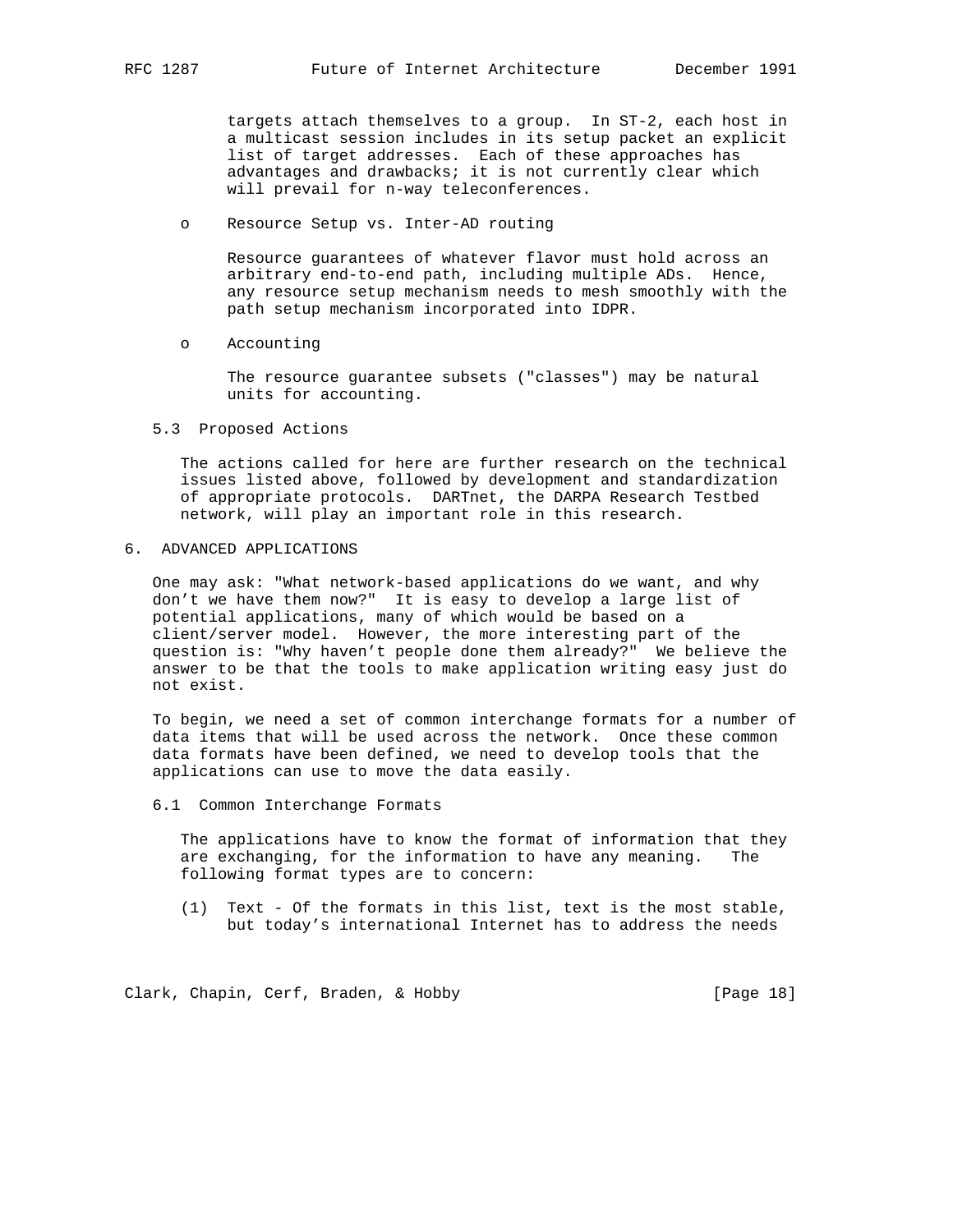of character sets other than USASCII.

- (2) Image As we enter the "Multimedia Age", images will become increasingly important, but we need to agree on how to represent them in packets.
- (3) Graphics Like images, vector graphic information needs a common definition. With such a format we could exchange things like architectural blueprints.
- (4) Video Before we can have a video window running on our workstation, we need to know the format of that video information coming over the network.
- (5) Audio/Analog Of course, we also need the audio to go with the video, but such a format would be used for representation of all types of analog signals.
- (6) Display Now that we are opening windows on our workstation, we want to open a window on another person's workstation to show her some data pertinent to the research project, so now we need a common window display format.
- (7) Data Objects For inter-process communications we need to agree on the formats of things like integers, reals, strings, etc.

 Many of these formats are being defined by other, often several other, standards organizations. We need to agree on one format per category for the Internet.

6.2 Data Exchange Methods

Applications will require the following methods of data exchange.

(1) Store and Forward

 Not everyone is on the network all the time. We need a standard means of providing an information flow to sometimes-connected hosts, i.e., we need a common store-and forward service. Multicasting should be included in such a service.

(2) Global File Systems

 Much of the data access over the network can be broken down to simple file access. If you had a real global file system where you access any file on the Internet (assuming you have

Clark, Chapin, Cerf, Braden, & Hobby [Page 19]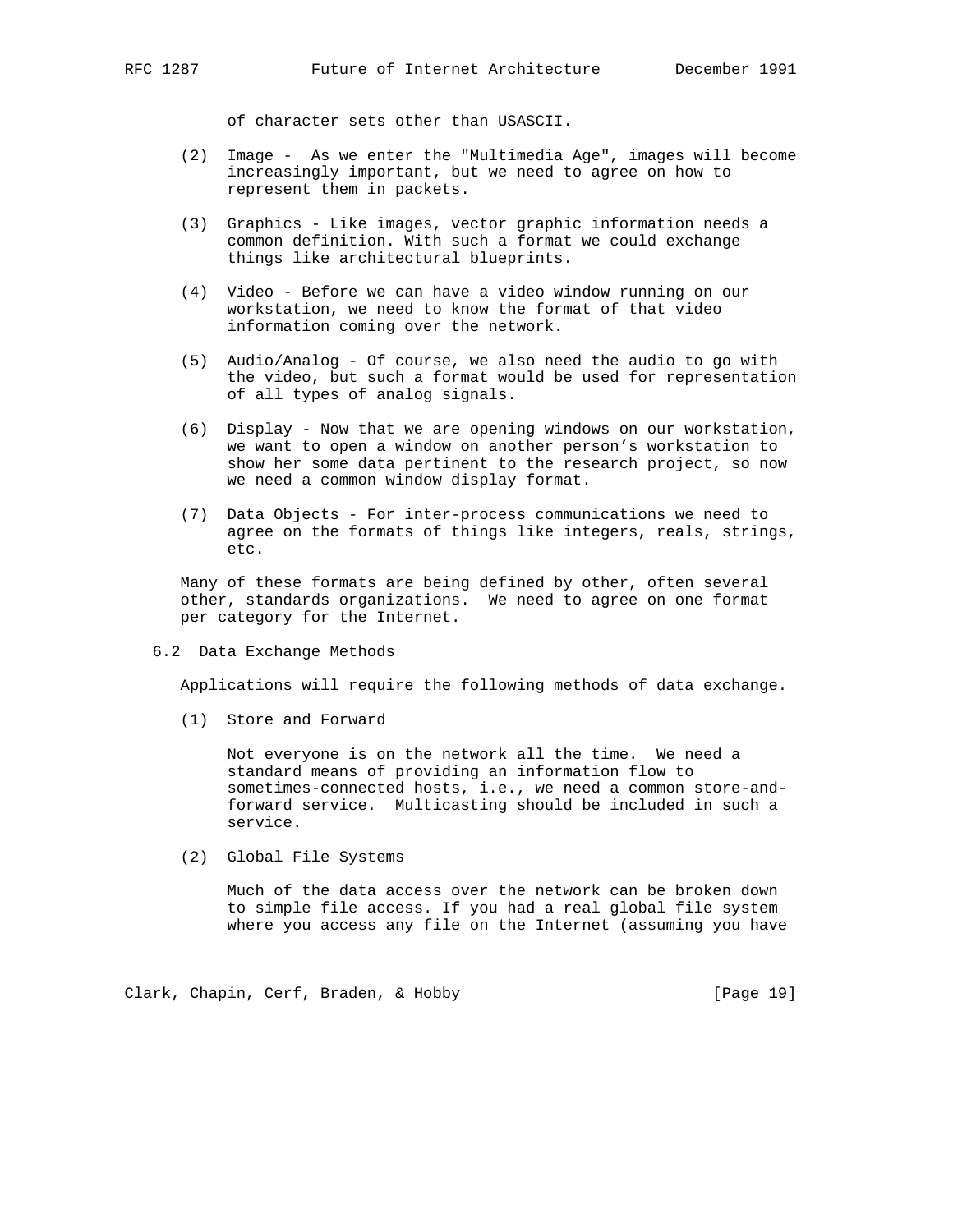permission), would you ever need FTP?

(3) Inter-process Communications

 For a true distributed computing environment, we need the means to allow processes to exchange data in a standard method over the network. This requirement encompasses RPC, APIs, etc.

(4) Data Broadcast

 Many applications need to send the same information to many other hosts. A standard and efficient method is needed to accomplish this.

(5) Database Access

 For good information exchange, we need to have a standard means for accessing databases. The Global File System can get you to the data, but the database access methods will tell you about its structure and content.

 Many of these items are being addressed by other organizations, but for Internet interoperability, we need to agree on the methods for the Internet.

 Finally, advanced applications need solutions to the problems of two earlier areas in this document. From the Traffic Control and State area, applications need the ability to transmit real-time data. This means some sort of expectation level for data delivery within a certain time frame. Applications also require global authentication and access control systems from the Security area. Much of the usefulness of today's Internet applications is lost due to the lack of trust and security. This needs to be solved for tomorrow's applications.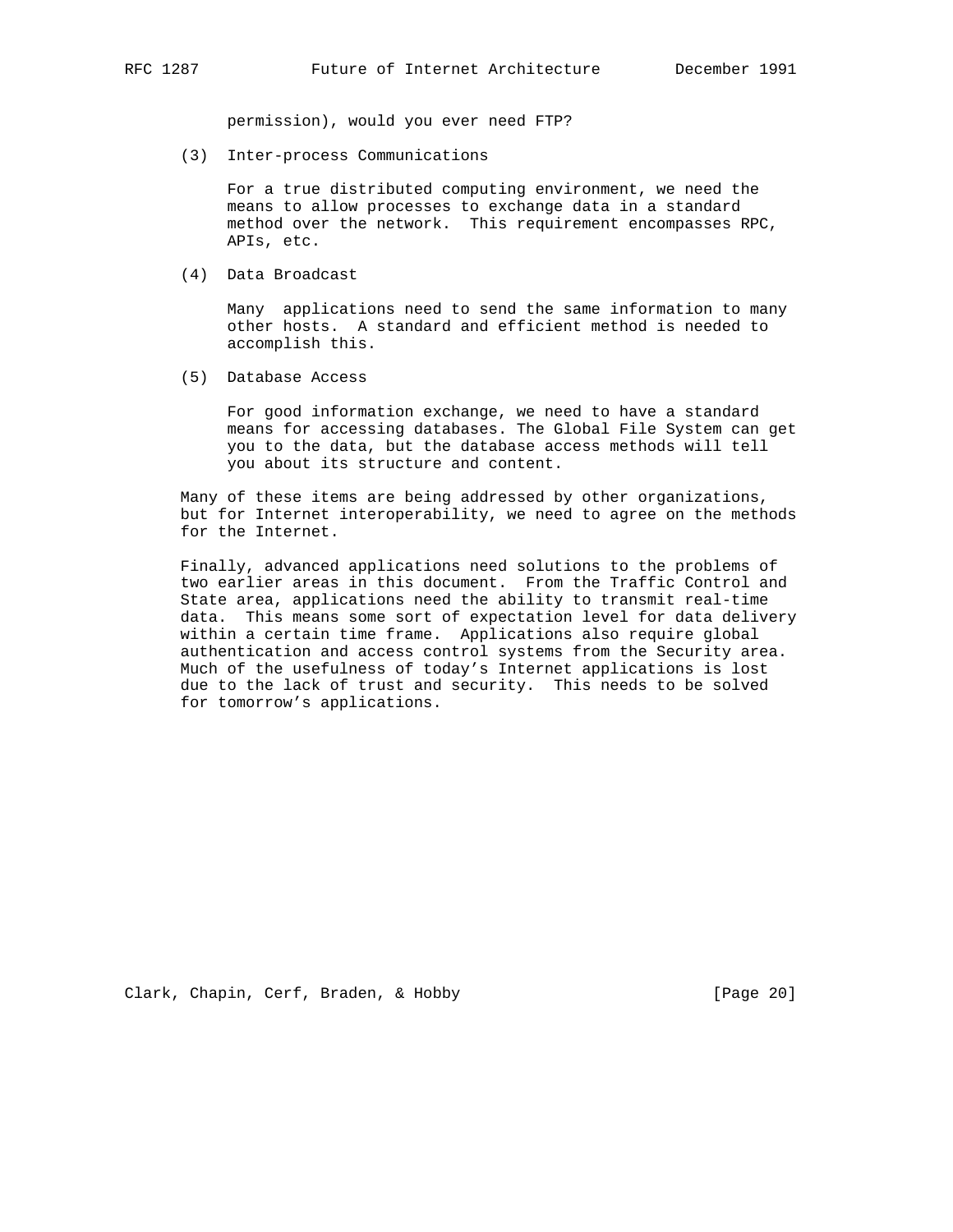# 7. REFERENCES

- [1] Cerf, V. and R. Kahn, "A Protocol for Packet Network Intercommunication," IEEE Transactions on Communication, May 1974.
- [2] Postel, J., Sunshine, C., and D. Cohen, "The ARPA Internet Protocol," Computer Networks, Vol. 5, No. 4, July 1981.
- [3] Leiner, B., Postel, J., Cole, R., and D. Mills, "The DARPA Internet Protocol Suite," Proceedings INFOCOM 85, IEEE, Washington DC, March 1985. Also in: IEEE Communications Magazine, March 1985.
- [4] Clark, D., "The Design Philosophy of the DARPA Internet Protocols", Proceedings ACM SIGCOMM '88, Stanford, California, August 1988.
- [5] Mogul, J., and J. Postel, "Internet Standard Subnetting Procedure", RFC 950, USC/Information Sciences Institute, August 1985.
- [6] Mockapetris, P., "Domain Names Concepts and Facilities", RFC 1034, USC/Information Sciences Institute, November 1987.
- [7] Deering, S., "Host Extensions for IP Multicasting", RFC 1112, Stanford University, August 1989.
- [8] "Proceedings of the Twenty-First Internet Engineering Task Force", Bell-South, Atlanta, July 29 - August 2, 1991.

Clark, Chapin, Cerf, Braden, & Hobby [Page 21]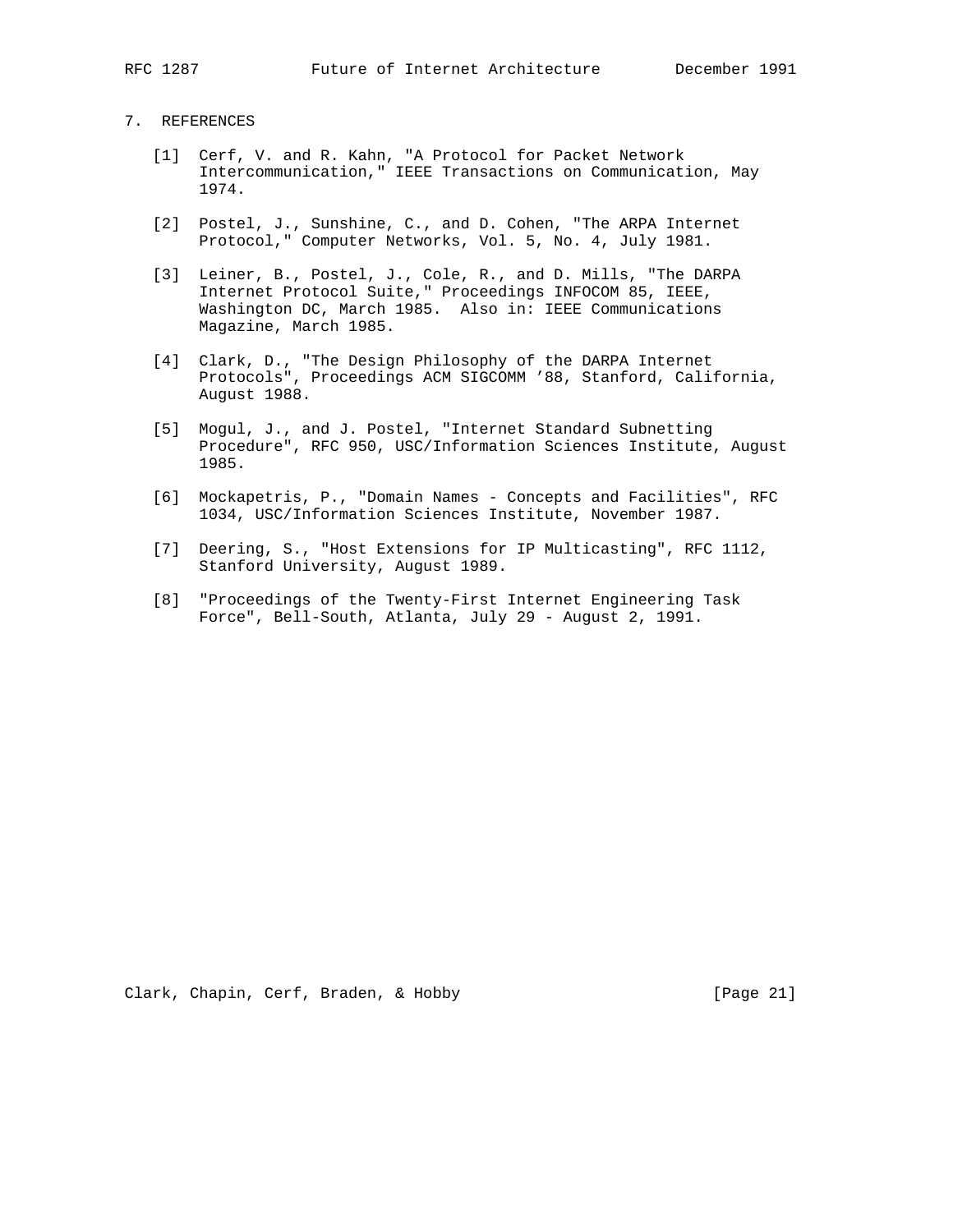APPENDIX A: Setting the Stage

Slide 1

WHITHER THE INTERNET?

OPTIONS FOR ARCHITECTURE

IAB/IESG -- Jan 1990

David D. Clark

 $\mathcal{L} = \{ \mathcal{L} = \{ \mathcal{L} \} \cup \{ \mathcal{L} \} \cup \{ \mathcal{L} \} \cup \{ \mathcal{L} \} \cup \{ \mathcal{L} \} \cup \{ \mathcal{L} \} \cup \{ \mathcal{L} \} \cup \{ \mathcal{L} \} \cup \{ \mathcal{L} \} \cup \{ \mathcal{L} \} \cup \{ \mathcal{L} \} \cup \{ \mathcal{L} \} \cup \{ \mathcal{L} \} \cup \{ \mathcal{L} \} \cup \{ \mathcal{L} \} \cup \{ \mathcal{L} \} \cup \{ \mathcal{L} \} \cup$ 

Slide 2

# SETTING THE TOPIC OF DISCUSSION

Goals:

- o Establish a common frame of understanding for IAB, IESG and the Internet community.
- o Understand the set of problems to be solved.
- o Understand the range of solutions open to us.
- o Draw some conclusions, or else "meta-conclusions".

Clark, Chapin, Cerf, Braden, & Hobby [Page 22]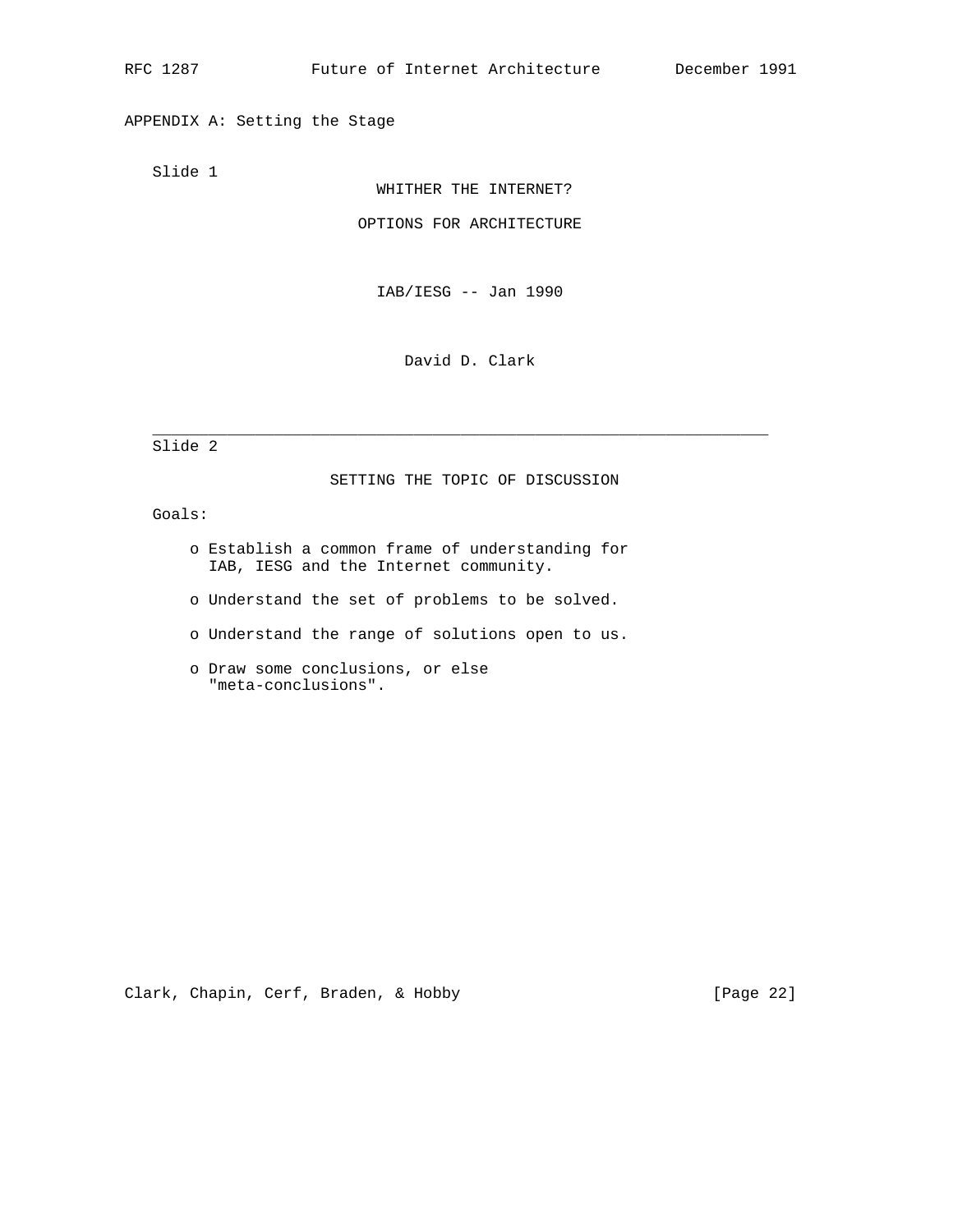#### Slide 3

### SOME CLAIMS -- MY POSITION

 We have two different goals: o Make it possible to build "The Internet" o Define a protocol suite called Internet

 Claim: These goals have very different implications. The protocols are but a means, though a powerful one.

 Claim: If "The Internet" is to succeed and grow, it will require specific design efforts. This need will continue for at least another 10 years.

Claim: Uncontrolled growth could lead to chaos.

 Claim: A grass-roots solution seems to be the only means to success. Top-down mandates are powerless.

### Slide 4

#### OUTLINE OF PRESENTATION

 $\mathcal{L} = \{ \mathcal{L} = \{ \mathcal{L} \} \cup \{ \mathcal{L} \} \cup \{ \mathcal{L} \} \cup \{ \mathcal{L} \} \cup \{ \mathcal{L} \} \cup \{ \mathcal{L} \} \cup \{ \mathcal{L} \} \cup \{ \mathcal{L} \} \cup \{ \mathcal{L} \} \cup \{ \mathcal{L} \} \cup \{ \mathcal{L} \} \cup \{ \mathcal{L} \} \cup \{ \mathcal{L} \} \cup \{ \mathcal{L} \} \cup \{ \mathcal{L} \} \cup \{ \mathcal{L} \} \cup \{ \mathcal{L} \} \cup$ 

- 1) The problem space and the solution space.
- 2) A set of specific questions -- discussion.
- 3) Return to top-level questions -- discussion.
- 4) Plan for action -- meta discussion.
- Try to separate functional requirements from technical approach.
- Understand how we are bounded by our problem space and our solution space.
- Is architecture anything but protocols?

Clark, Chapin, Cerf, Braden, & Hobby [Page 23]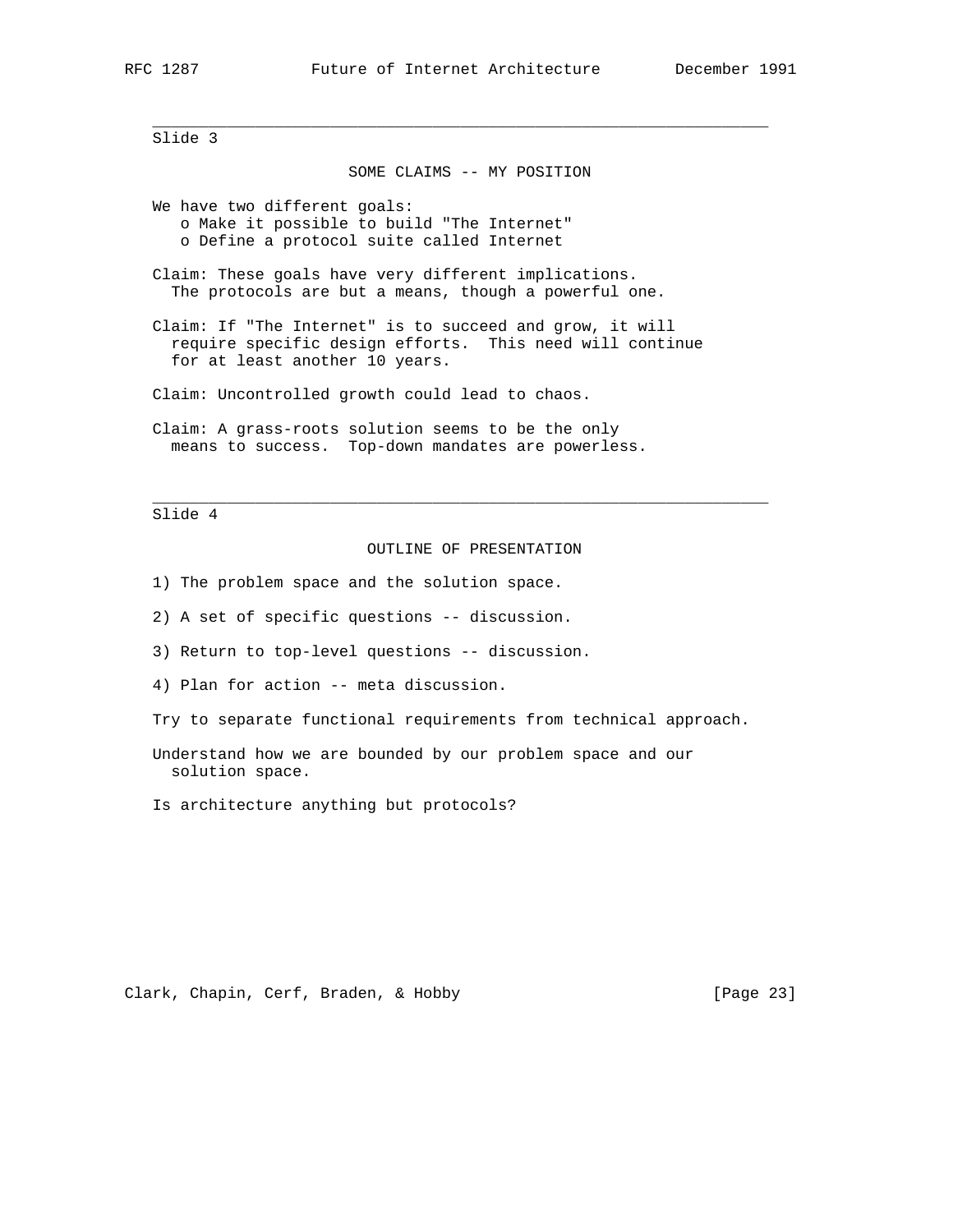Slide 5 WHAT IS THE PROBLEM SPACE? Routing and addressing: How big, what topology, and what routing model? Getting big: User services, what technology for host and nets? Divestiture of the Internet: Accounting, controlling usage and fixing faults. New services: Video? Transactions? Distributed computing? Security: End node or network? Routers or relays?  $\mathcal{L} = \frac{1}{2} \sum_{i=1}^{n} \frac{1}{2} \sum_{j=1}^{n} \frac{1}{2} \sum_{j=1}^{n} \frac{1}{2} \sum_{j=1}^{n} \frac{1}{2} \sum_{j=1}^{n} \frac{1}{2} \sum_{j=1}^{n} \frac{1}{2} \sum_{j=1}^{n} \frac{1}{2} \sum_{j=1}^{n} \frac{1}{2} \sum_{j=1}^{n} \frac{1}{2} \sum_{j=1}^{n} \frac{1}{2} \sum_{j=1}^{n} \frac{1}{2} \sum_{j=1}^{n} \frac{1}{2} \sum$ 

# Slide 6

# BOUNDING THE SOLUTION SPACE

 How far can we migrate from the current state? o Can we change the IP header (except to OSI)? o Can we change host requirements in mandatory ways? o Can we manage a long-term migration objective? - Consistent direction vs. diverse goals, funding. Can we assume network-level connectivity? o Relays are the wave of the future (?)

 o Security a key issue; along with conversion. o Do we need a new "relay-based" architecture?

 How "managed" can/must "The Internet" be? o Can we manage or constrain connectivity?

What protocols are we working with? One or many?

Clark, Chapin, Cerf, Braden, & Hobby [Page 24]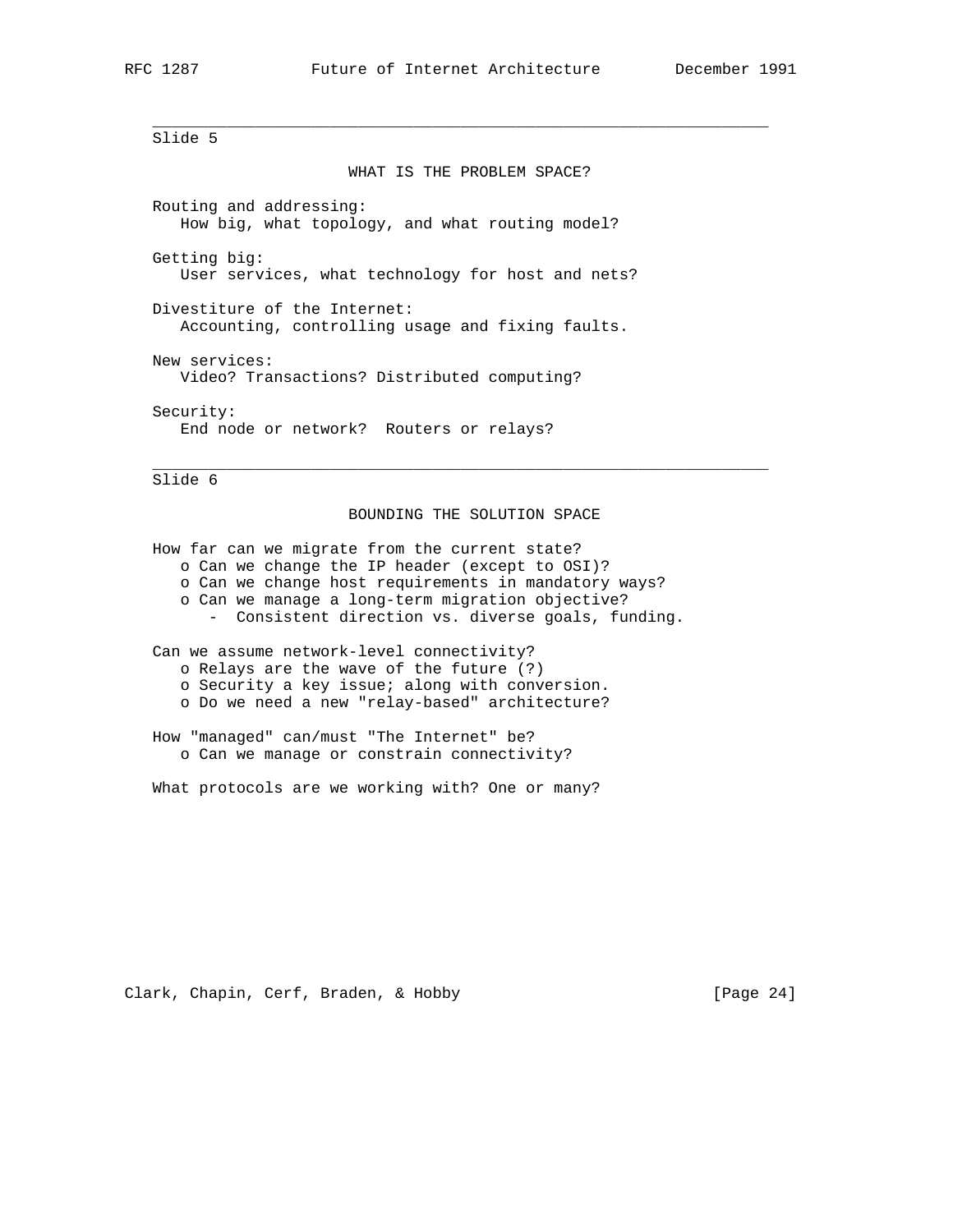Slide 7

## THE MULTI-PROTOCOL INTERNET

"Making the problem harder for the good of mankind."

- Are we migrating, interoperating, or tolerating multiple protocols? o Not all protocol suites will have same range of functionality at the same time.
	- o "The Internet" will require specific functions.

 Claim: Fundamental conflict (not religion or spite): o Meeting aggressive requirements for the Internet o Dealing with OSI migration.

 Conclusion: One protocol must "lead", and the others must follow. When do we "switch" to OSI?

 $\mathcal{L} = \{ \mathcal{L} = \{ \mathcal{L} \} \cup \{ \mathcal{L} \} \cup \{ \mathcal{L} \} \cup \{ \mathcal{L} \} \cup \{ \mathcal{L} \} \cup \{ \mathcal{L} \} \cup \{ \mathcal{L} \} \cup \{ \mathcal{L} \} \cup \{ \mathcal{L} \} \cup \{ \mathcal{L} \} \cup \{ \mathcal{L} \} \cup \{ \mathcal{L} \} \cup \{ \mathcal{L} \} \cup \{ \mathcal{L} \} \cup \{ \mathcal{L} \} \cup \{ \mathcal{L} \} \cup \{ \mathcal{L} \} \cup$ 

Consider every following slide in this context.

#### Slide 8

# ROUTING and ADDRESSING

 What is the target size of "The Internet"? o How do addresses and routes relate? o What is the model of topology? o What solutions are possible?

What range of policy routing is required?

- o BGP and IDRP are two answers. What is the question?
- o Fixed classes, or variable paths?
- o Source controlled routing is a minimum.

 How seamless is the needed support for mobile hosts? o New address class, rebind to local address, use DNS?

Shall we push for Internet multicast?

Clark, Chapin, Cerf, Braden, & Hobby [Page 25]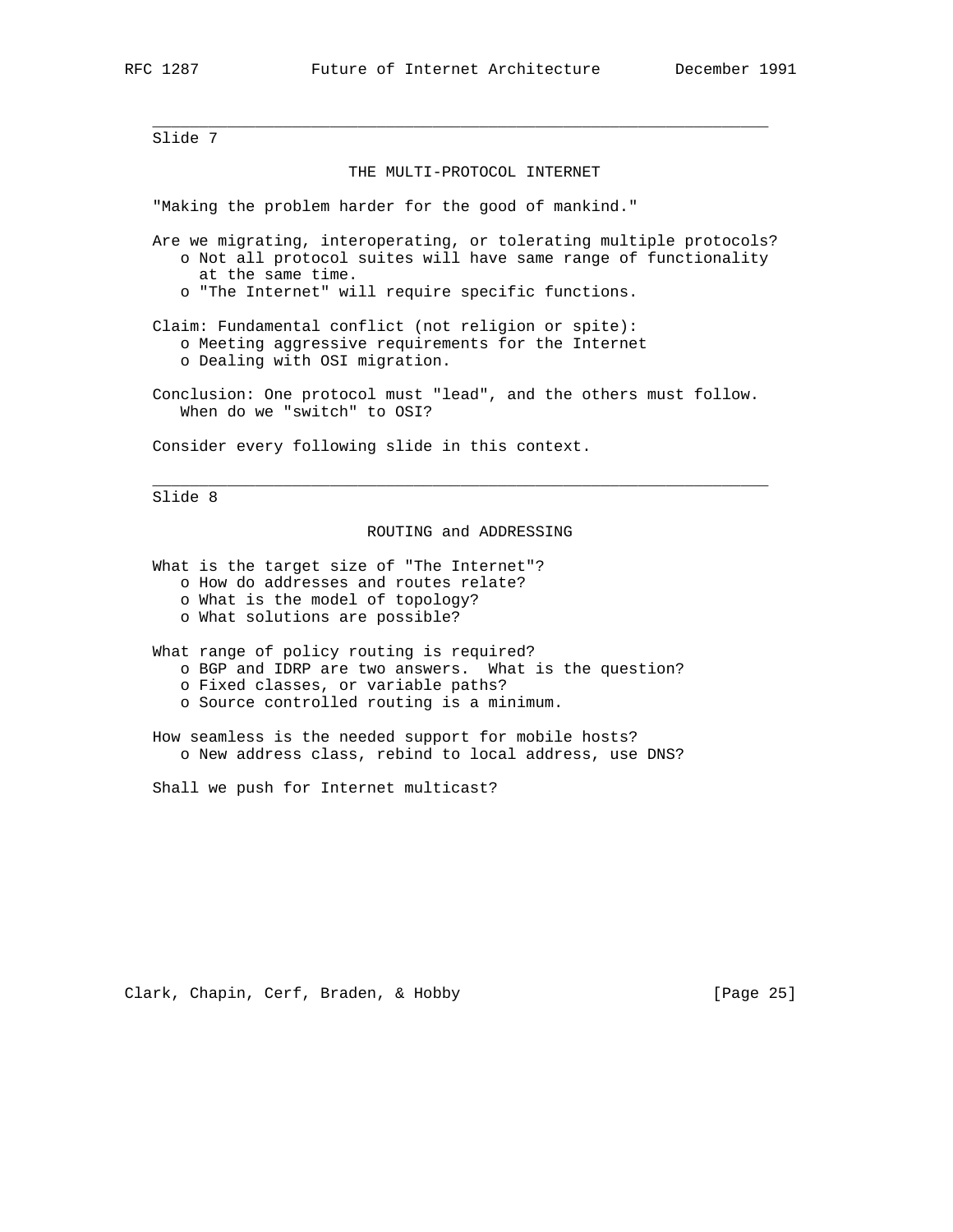Slide 9

### GETTING BIG -- AN OLD TITLE

(Addressing and routing was on previous slide...)

- What user services will be needed in the next 10 years? o Can we construct a plan? o Do we need architectural changes?
- Is there a requirement for dealing better with ranges in speed, packet sizes, etc. o Policy to phase out fragmentation?

What range of hosts (things != Unix) will we support?

Slide 10

## DEALING WITH DIVESTITURE

 The Internet is composed of parts separately managed and controlled.

What support is needed for network charging?

 o No architecture implies bulk charges and re-billing, pay for lost packets.

 $\mathcal{L} = \{ \mathcal{L} = \{ \mathcal{L} \} \cup \{ \mathcal{L} \} \cup \{ \mathcal{L} \} \cup \{ \mathcal{L} \} \cup \{ \mathcal{L} \} \cup \{ \mathcal{L} \} \cup \{ \mathcal{L} \} \cup \{ \mathcal{L} \} \cup \{ \mathcal{L} \} \cup \{ \mathcal{L} \} \cup \{ \mathcal{L} \} \cup \{ \mathcal{L} \} \cup \{ \mathcal{L} \} \cup \{ \mathcal{L} \} \cup \{ \mathcal{L} \} \cup \{ \mathcal{L} \} \cup \{ \mathcal{L} \} \cup$ 

o Do we need controls to supply billing id or routing?

 Requirement: we must support links with controlled sharing. (Simple form is classes based on link id.) o How general?

 Is there an increased need for fault isolation? (I vote yes!) o How can we find managers to talk to? o Do we need services in hosts?

Clark, Chapin, Cerf, Braden, & Hobby [Page 26]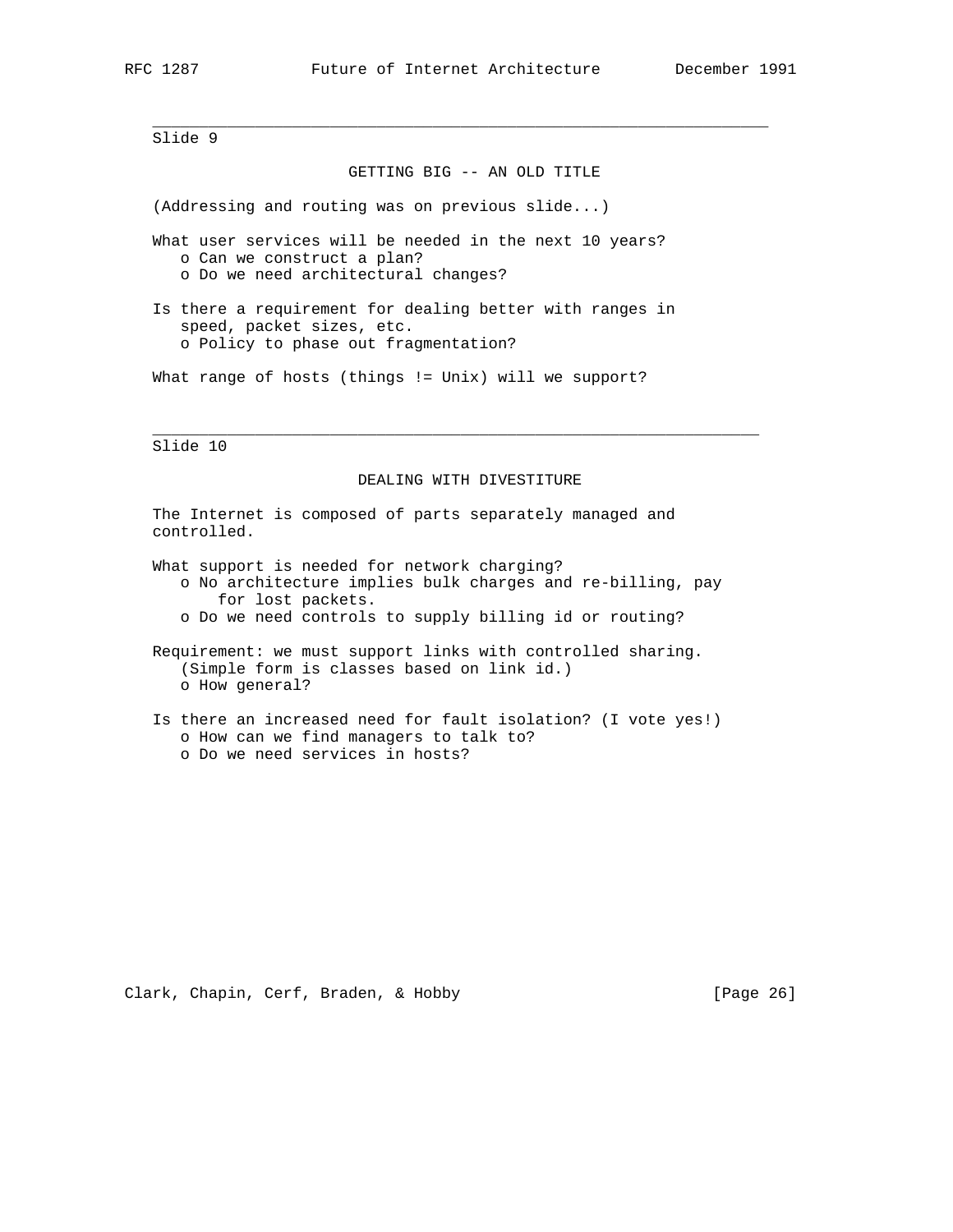# Slide 11

## NEW SERVICES

 Shall we support video and audio? Real time? What %? o Need to plan for input from research. What quality? o Target date for heads-up to vendors.

 Shall we "better" support transactions? o Will TCP do? VMTP? Presentation? Locking?

 What application support veneers are coming? o Distributed computing -- will it actually happen? o Information networking?

Slide 12

#### SECURITY

 $\mathcal{L} = \{ \mathcal{L} = \{ \mathcal{L} \} \cup \{ \mathcal{L} \} \cup \{ \mathcal{L} \} \cup \{ \mathcal{L} \} \cup \{ \mathcal{L} \} \cup \{ \mathcal{L} \} \cup \{ \mathcal{L} \} \cup \{ \mathcal{L} \} \cup \{ \mathcal{L} \} \cup \{ \mathcal{L} \} \cup \{ \mathcal{L} \} \cup \{ \mathcal{L} \} \cup \{ \mathcal{L} \} \cup \{ \mathcal{L} \} \cup \{ \mathcal{L} \} \cup \{ \mathcal{L} \} \cup \{ \mathcal{L} \} \cup$ 

 $\mathcal{L} = \{ \mathcal{L} = \{ \mathcal{L} \} \cup \{ \mathcal{L} \} \cup \{ \mathcal{L} \} \cup \{ \mathcal{L} \} \cup \{ \mathcal{L} \} \cup \{ \mathcal{L} \} \cup \{ \mathcal{L} \} \cup \{ \mathcal{L} \} \cup \{ \mathcal{L} \} \cup \{ \mathcal{L} \} \cup \{ \mathcal{L} \} \cup \{ \mathcal{L} \} \cup \{ \mathcal{L} \} \cup \{ \mathcal{L} \} \cup \{ \mathcal{L} \} \cup \{ \mathcal{L} \} \cup \{ \mathcal{L} \} \cup$ 

 Can we persist in claiming the end-node is the only line of defense? o What can we do inside the network? o What can ask the host to do?

 Do we tolerate relays, or architect them? Can find a better way to construct security boundaries?

Do we need global authentication?

- Do we need new host requirements:
	- o Logging.
	- o Authentication.
	- o Management interfaces.
		- Phone number or point of reference.

Clark, Chapin, Cerf, Braden, & Hobby [Page 27]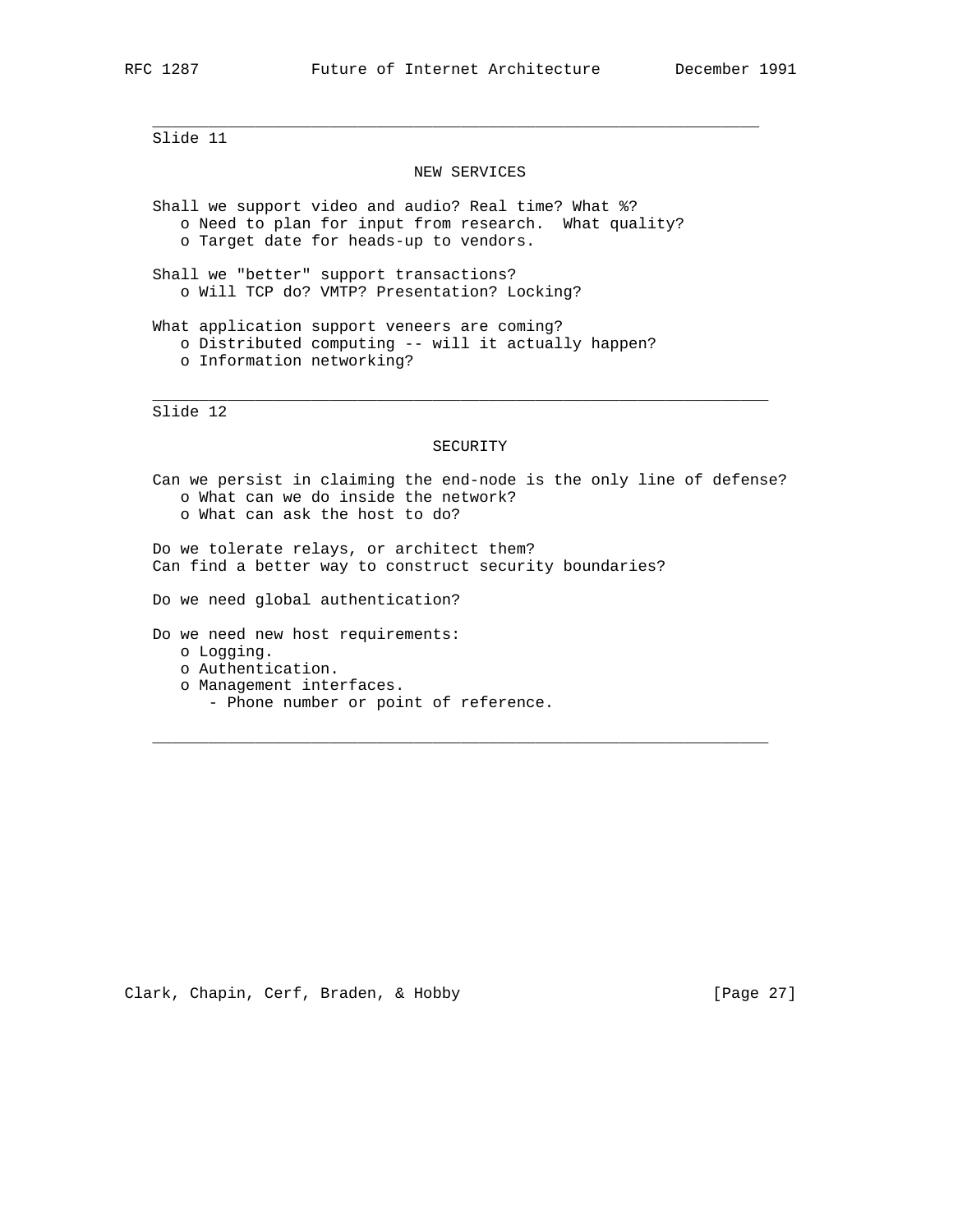APPENDIX B: Group Membership Group 1: ROUTING AND ADDRESSING Dave Clark, MIT [Chair] Hans-Werner Braun, SDSC Noel Chiappa, Consultant Deborah Estrin, USC Phill Gross, CNRI Bob Hinden, BBN Van Jacobson, LBL Tony Lauck, DEC. Group 2: MULTI-PROTOCOL ARCHITECTURE Lyman Chapin, BBN [Chair] Ross Callon, DEC Dave Crocker, DEC Christian Huitema, INRIA Barry Leiner, Jon Postel, ISI Group 3: SECURITY ARCHITECTURE Vint Cerf, CNRI [Chair] Steve Crocker, TIS Steve Kent, BBN Paul Mockapetris, DARPA Group 4: TRAFFIC CONTROL AND STATE Robert Braden, ISI [Chair] Chuck Davin, MIT Dave Mills, University of Delaware Claudio Topolcic, CNRI Group 5: ADVANCED APPLICATIONS Russ Hobby, UCDavis [Chair] Dave Borman, Cray Research Cliff Lynch, University of California Joyce K. Reynolds, ISI Bruce Schatz, University of Arizona Mike Schwartz, University of Colorado Greg Vaudreuil, CNRI.

Clark, Chapin, Cerf, Braden, & Hobby [Page 28]